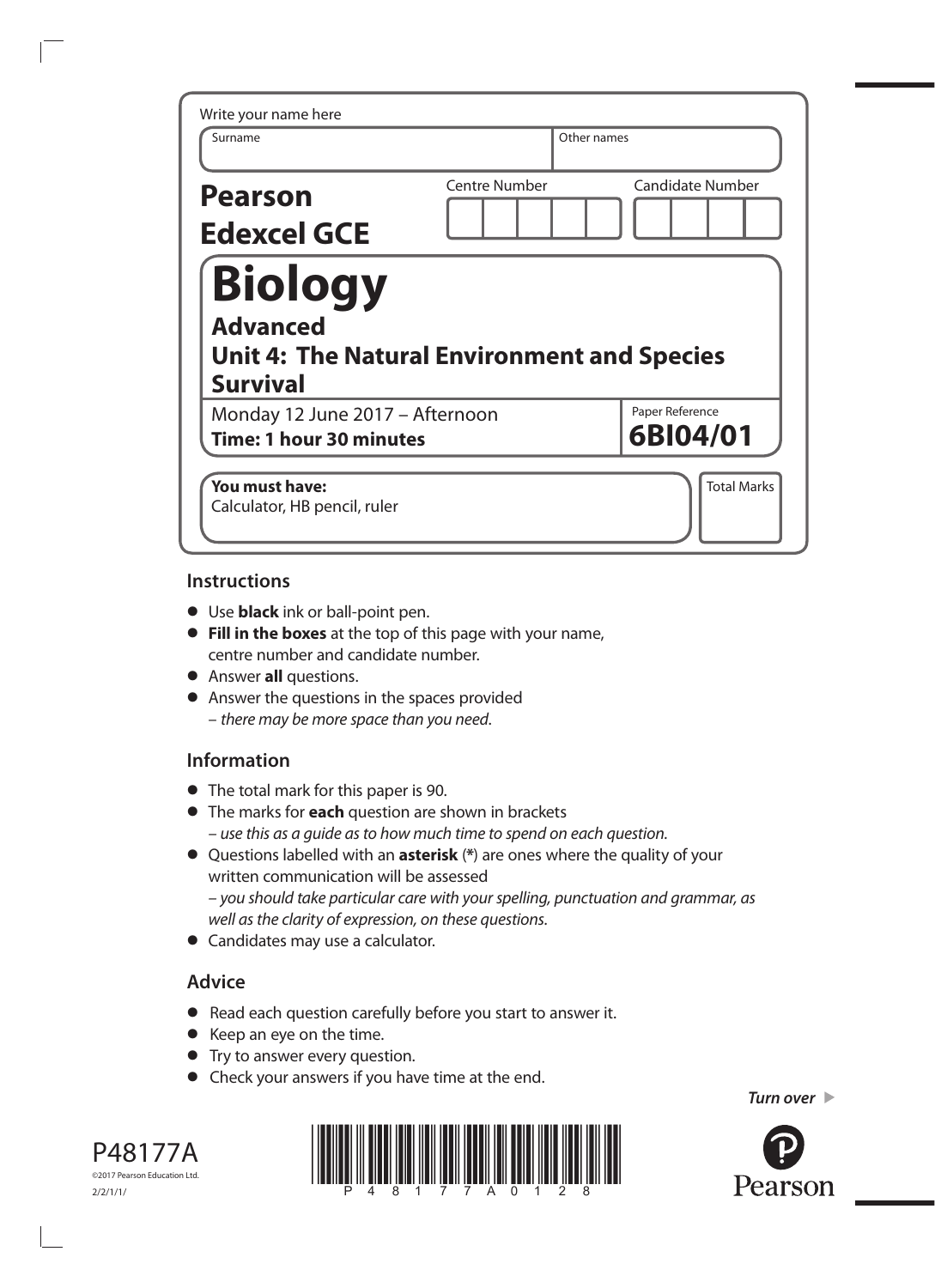### **Answer ALL questions.**

#### Some questions must be answered with a cross in a box  $\boxtimes$ . If you change your mind about an answer, put a line through the box  $\mathbb{\mathbb{R}}$  and then mark your new answer with a cross  $\mathbb{X}$ .

- **1** Chloroplasts and mitochondria are both found in plant cells.
	- (a) The structures found in chloroplasts and mitochondria can be studied using an electron microscope.

 Some structures are found in both chloroplasts and mitochondria. Other structures are found in either chloroplasts only or mitochondria only.

 A Venn diagram can be drawn to represent this information. Structures found in both chloroplasts and mitochondria are written in the part of the diagram where the circles overlap.

 Complete the Venn diagram below by writing the names of **two** structures in each part of the diagram.



\*P48177A0228\*

**(3)**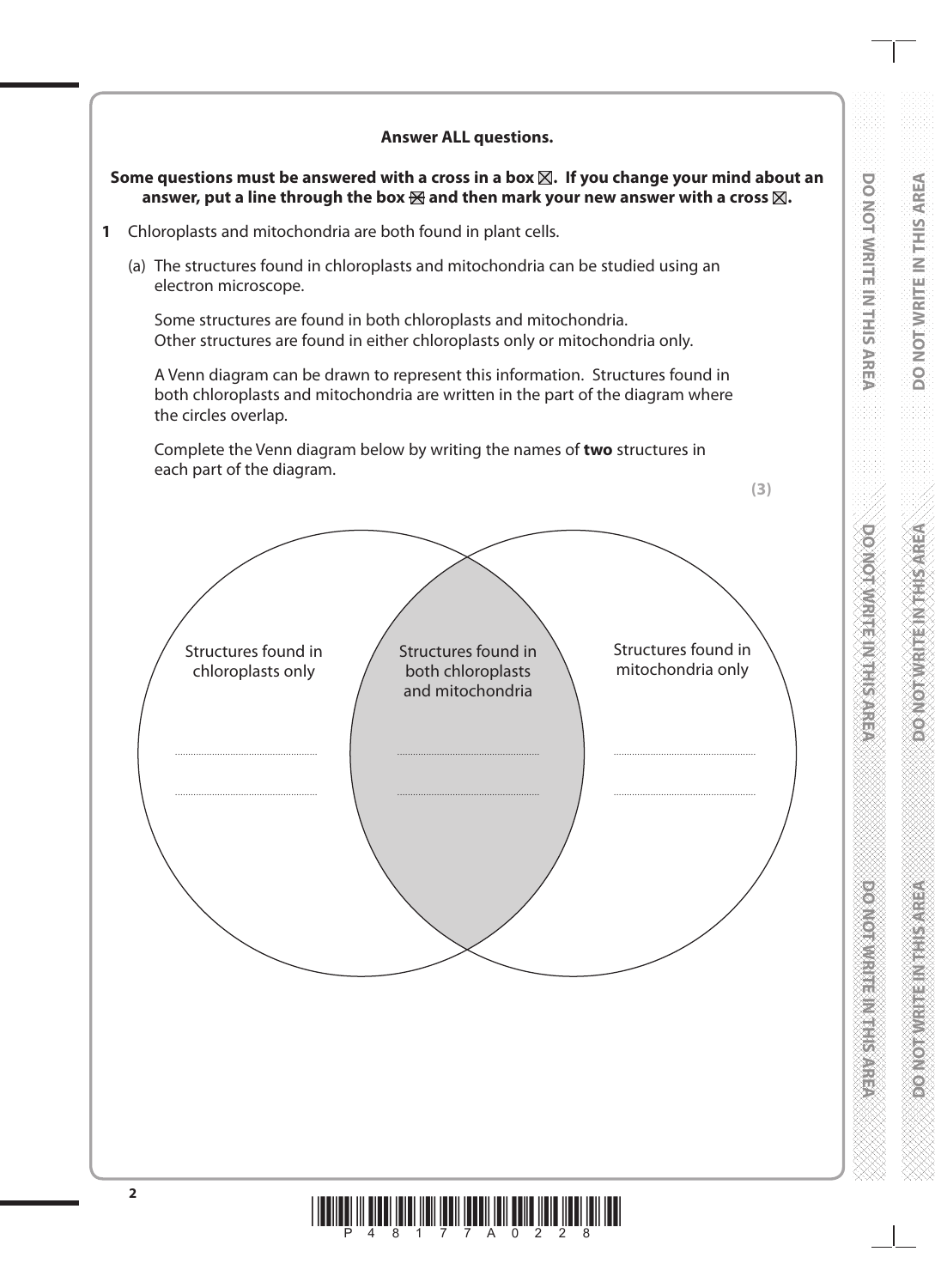(b) The chloroplast is involved in photosynthesis. Both the light-dependent and the light-independent reaction take place in the chloroplast.

Some of the products of these reactions are used by plants to synthesise lipids, such as triglycerides.

(i) Describe the structure of a triglyceride.

 $(3)$ 

- (ii) Put a cross  $\boxtimes$  in the box next to the chemical reaction that is involved in the synthesis of a triglyceride.
- $(1)$

- $\blacksquare$  A condensation
- hydrolysis  $\boxtimes$  B
- oxidation  $\boxtimes$  C
- $\Box$  **D** reduction



 $\overline{\mathbf{3}}$ 

**DO NOT WRITE IN THIS AREA** 

**DONOTWRITEINTHISAREA**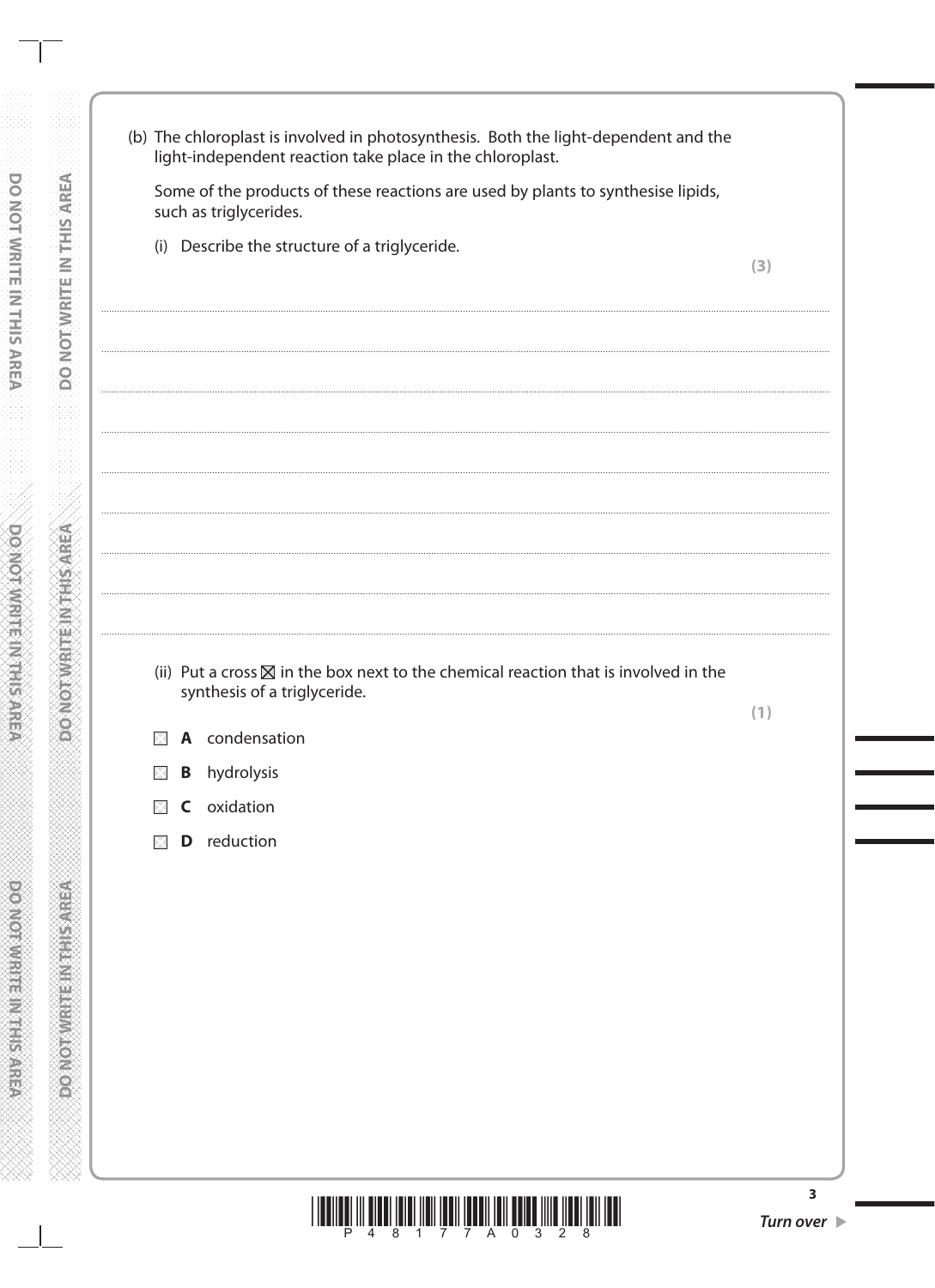| reactions are used to synthesise triglycerides. | (4)                               |  |
|-------------------------------------------------|-----------------------------------|--|
|                                                 |                                   |  |
|                                                 |                                   |  |
|                                                 |                                   |  |
|                                                 |                                   |  |
|                                                 |                                   |  |
|                                                 |                                   |  |
|                                                 |                                   |  |
|                                                 |                                   |  |
|                                                 |                                   |  |
|                                                 |                                   |  |
|                                                 |                                   |  |
|                                                 |                                   |  |
|                                                 | (Total for Question 1 = 11 marks) |  |
|                                                 |                                   |  |
|                                                 |                                   |  |
|                                                 |                                   |  |
|                                                 |                                   |  |
|                                                 |                                   |  |
|                                                 |                                   |  |
|                                                 |                                   |  |
|                                                 |                                   |  |
|                                                 |                                   |  |
|                                                 |                                   |  |
|                                                 |                                   |  |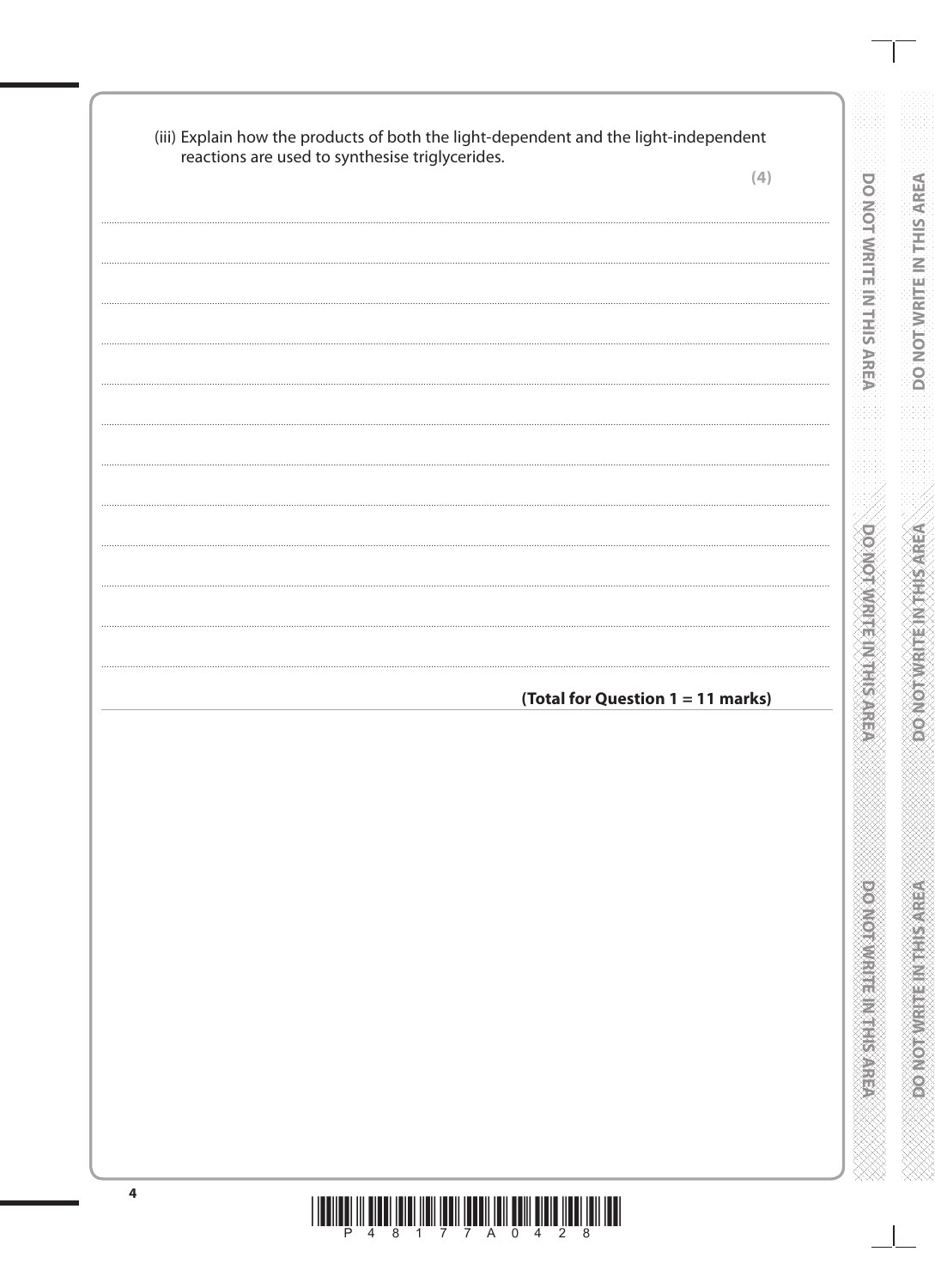

**BLANK PAGE**

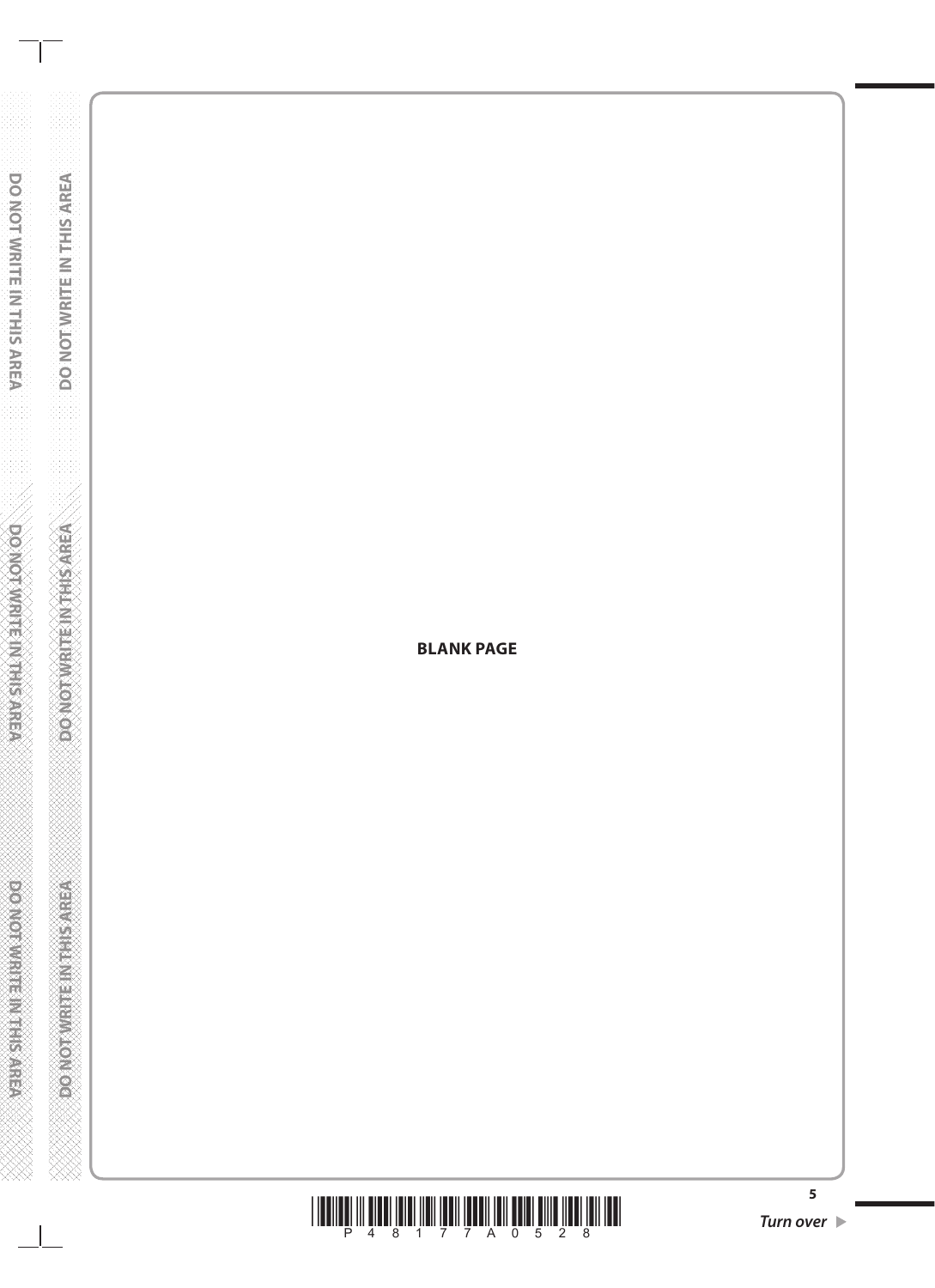**2** The effect of three different antibiotics, **P**, **Q** and **R**, on one strain of bacteria, was investigated.

Small discs of filter paper were each soaked in a different antibiotic and dried. These discs were used in this investigation.

The flow chart below shows the procedures used in this investigation.

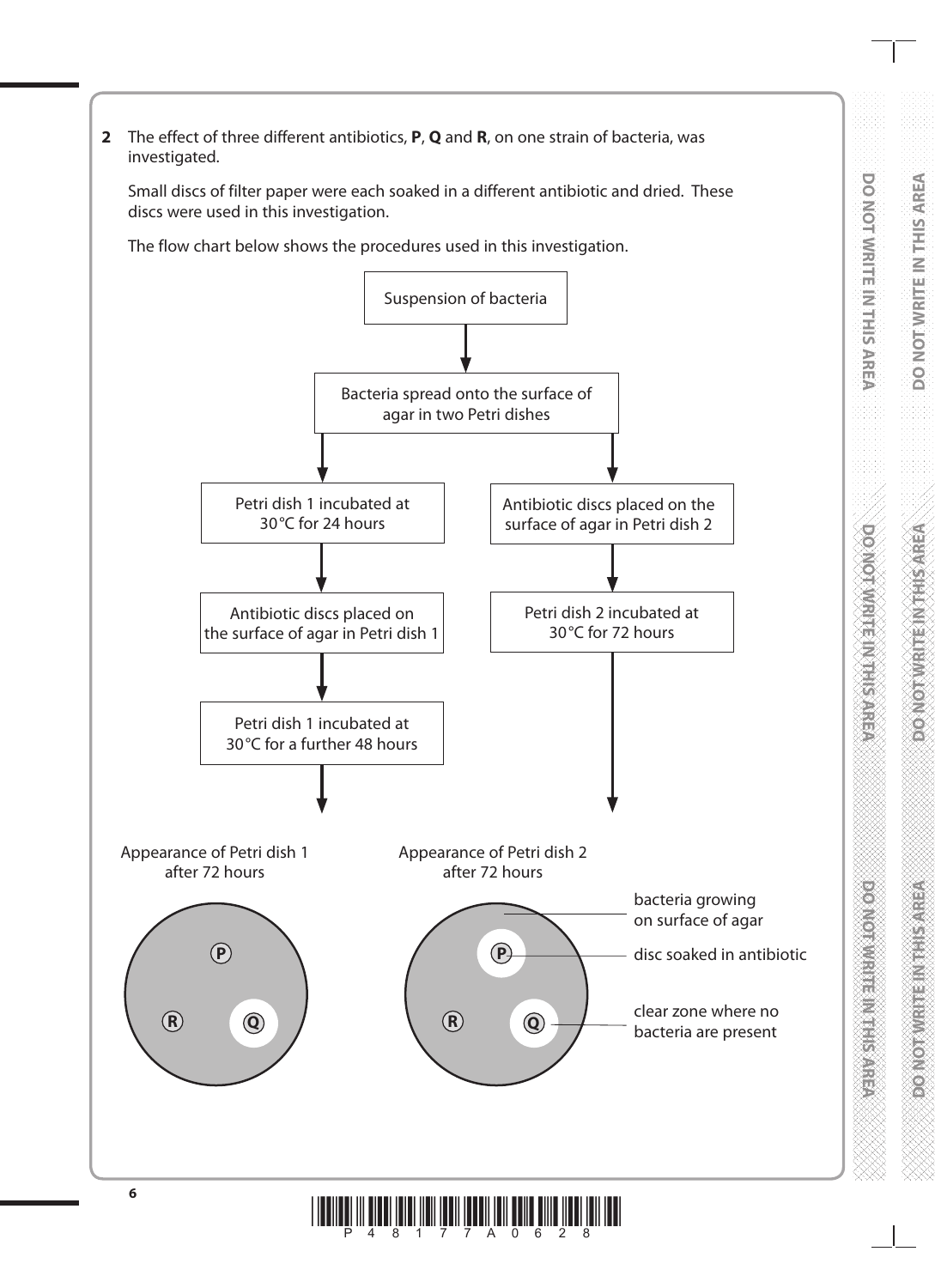| (a) Explain why the Petri dishes were incubated at 30°C.                                                                            | (2) |
|-------------------------------------------------------------------------------------------------------------------------------------|-----|
|                                                                                                                                     |     |
|                                                                                                                                     |     |
|                                                                                                                                     |     |
| (b) Explain why there are more risks involved in the procedures used for Petri dish 1 than<br>the procedures used for Petri dish 2. | (2) |
|                                                                                                                                     |     |
|                                                                                                                                     |     |
|                                                                                                                                     |     |
|                                                                                                                                     |     |
| (c) Explain the results of this investigation.                                                                                      | (3) |
|                                                                                                                                     |     |
|                                                                                                                                     |     |
|                                                                                                                                     |     |
|                                                                                                                                     |     |
| (Total for Question 2 = 7 marks)                                                                                                    |     |

DO NOT WRITE IN THIS AREA

**ON THE SERVE WAS ARRESTED FOR A SERVER WAS ARRESTED FOR A STATEMENT OF STATEM** 



 $\overline{7}$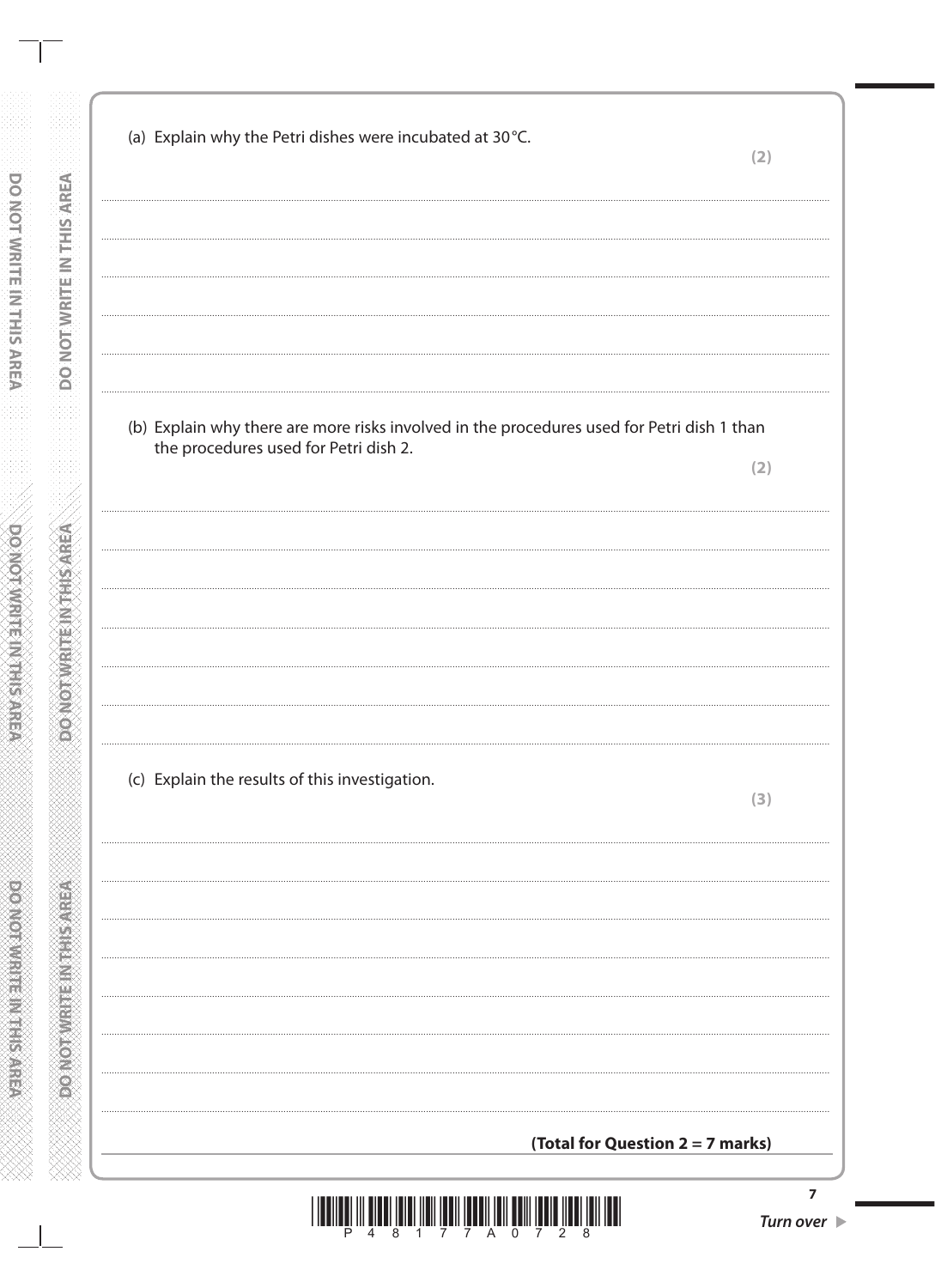**POSTOR AND IN THE PROPERTY** 

3 Invertebrates are animals without a backbone.

A number of species of small invertebrates can be found living in freshwater streams.

The presence of particular species of invertebrates in a stream can indicate the levels of pollution in that stream. Polluted water has a low oxygen content.

The table below shows the different qualities of water in a stream and the species of invertebrates present.

| <b>Quality of water</b> | <b>Species of</b><br>invertebrates present |
|-------------------------|--------------------------------------------|
| clean with no pollution | mayfly nymph<br>stonefly nymph             |
| low pollution           | caddis fly larva<br>freshwater shrimp      |
| medium pollution        | hoglouse<br>blood worm                     |
| high pollution          | tubifex worm<br>rat-tailed maggot          |

(a) Each species of invertebrate has its own niche.

Put a cross  $\boxtimes$  in the box next to the description of a niche.

- $\blacksquare$  **A** The distribution and abundance of a species in a habitat.
- $\blacksquare$  **B** The location of a species within its habitat.
- $\blacksquare$  **C** The role of a species in an ecosystem.
- $\blacksquare$  **D** The trophic level of a species.
- (b) Describe how the minimum level of oxygen that each invertebrate can tolerate in a stream could be determined.

 $(3)$ 

 $(1)$ 

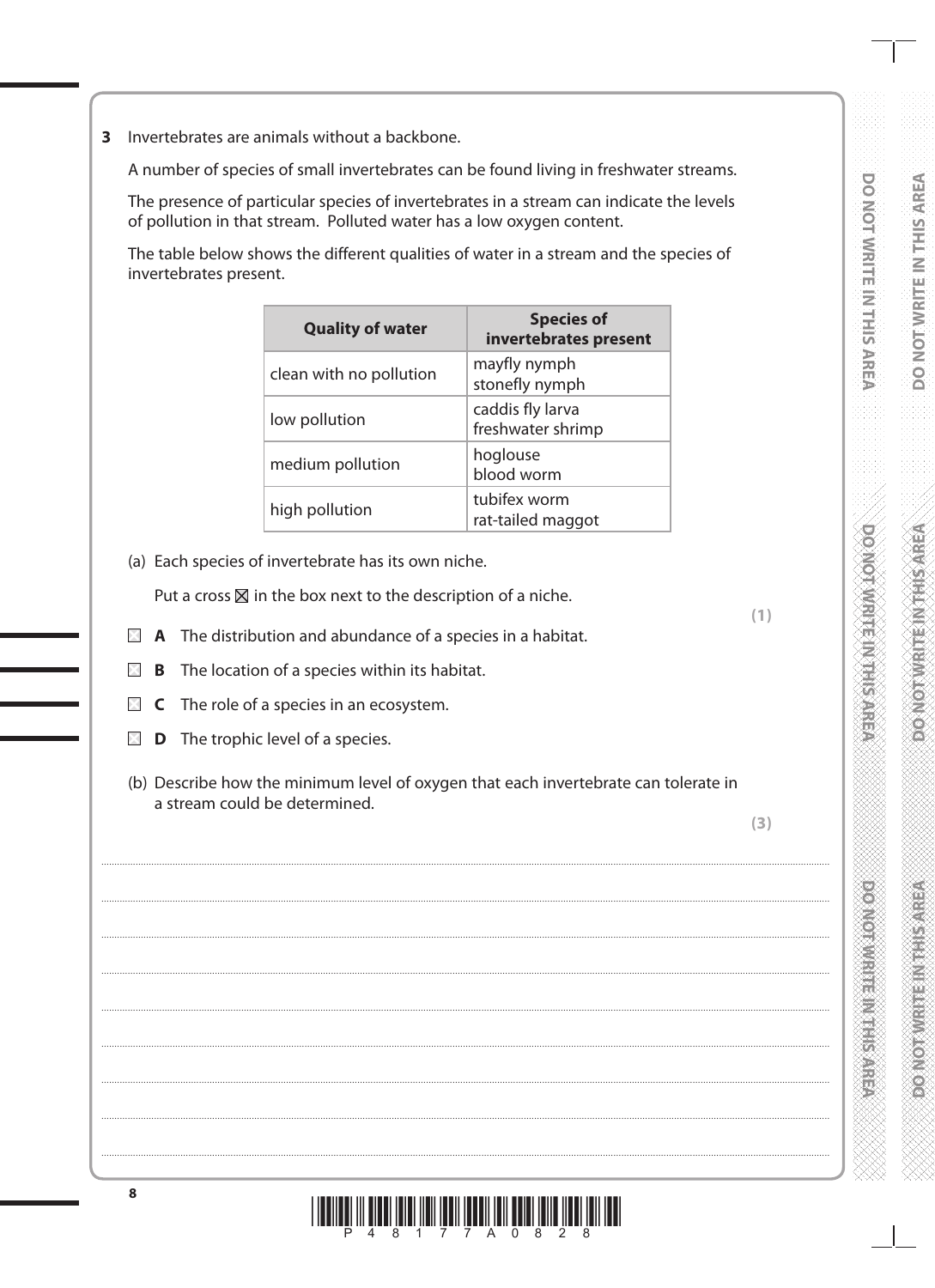(c) A student studied a stream above and below a point where highly polluted water was washed into the stream.

The student took samples of water from this stream.

 The student recorded the number of different species of invertebrates present in each sample. The student also recorded the total number of one of the species of invertebrates in each sample.

Only the invertebrates listed in the table were studied.

The graph below shows the results of this study.



\*P48177A0928\* *Turn over*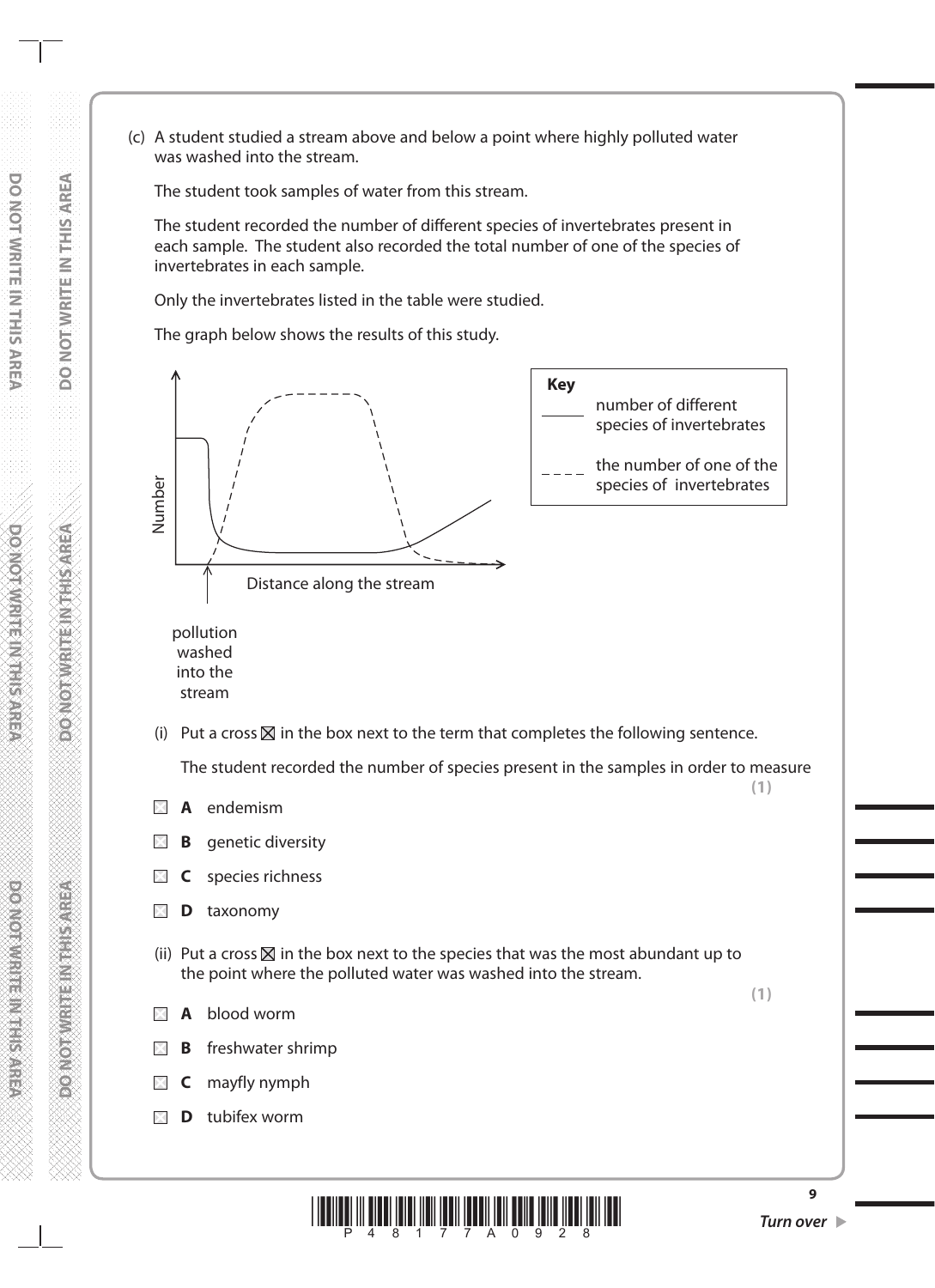| clean water.                                                                  | (3) |
|-------------------------------------------------------------------------------|-----|
|                                                                               |     |
|                                                                               |     |
|                                                                               |     |
|                                                                               |     |
|                                                                               |     |
|                                                                               |     |
|                                                                               |     |
|                                                                               |     |
| (iv) The graph shows the total number of one of the species of invertebrates. |     |
| Put a cross $\boxtimes$ in the box next to the name of this species.          |     |
| A caddis fly larva<br>$\times$                                                | (1) |
| <b>B</b> hoglouse<br>×                                                        |     |
| C stonefly nymph<br>$\boxtimes$                                               |     |
| <b>D</b> tubifex worm                                                         |     |
| (d) The diagram below shows a rat-tailed maggot.                              |     |
| surface of water<br>in the stream                                             |     |
|                                                                               |     |
|                                                                               |     |
|                                                                               |     |
| (i) Suggest why this invertebrate can survive in highly polluted water.       |     |
|                                                                               | (1) |
|                                                                               |     |
|                                                                               |     |
|                                                                               |     |
|                                                                               |     |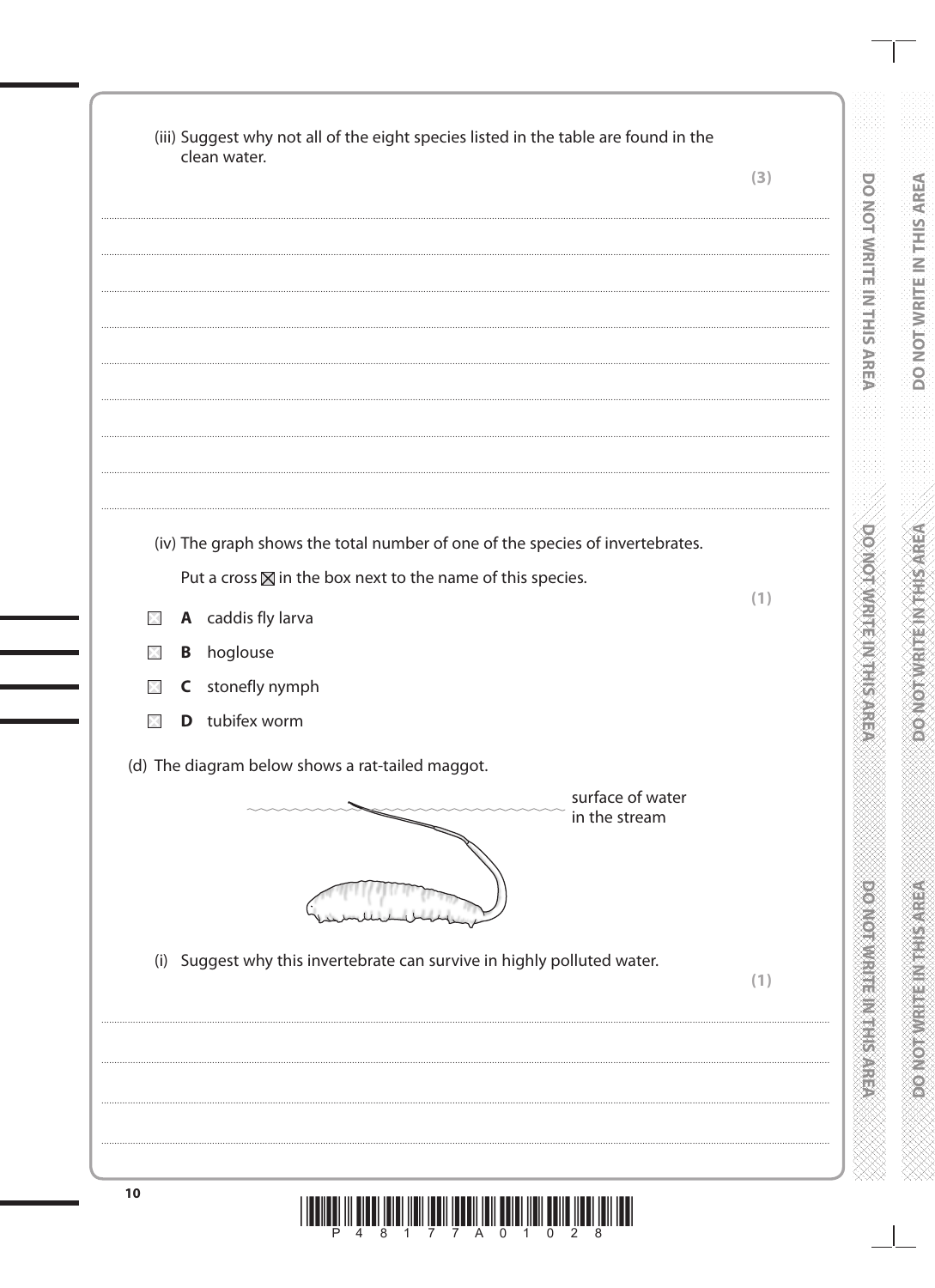(ii) With reference to the diagram, suggest the type of adaptation to the environment shown by this organism.

Give a reason for your answer.

**DO NOT WRITE IN THIS AREA** 

**DOMOTAWRITEIN THIS AREA** 

**PONOTWRITEIN THIS AREA** 

(Total for Question 3 = 13 marks)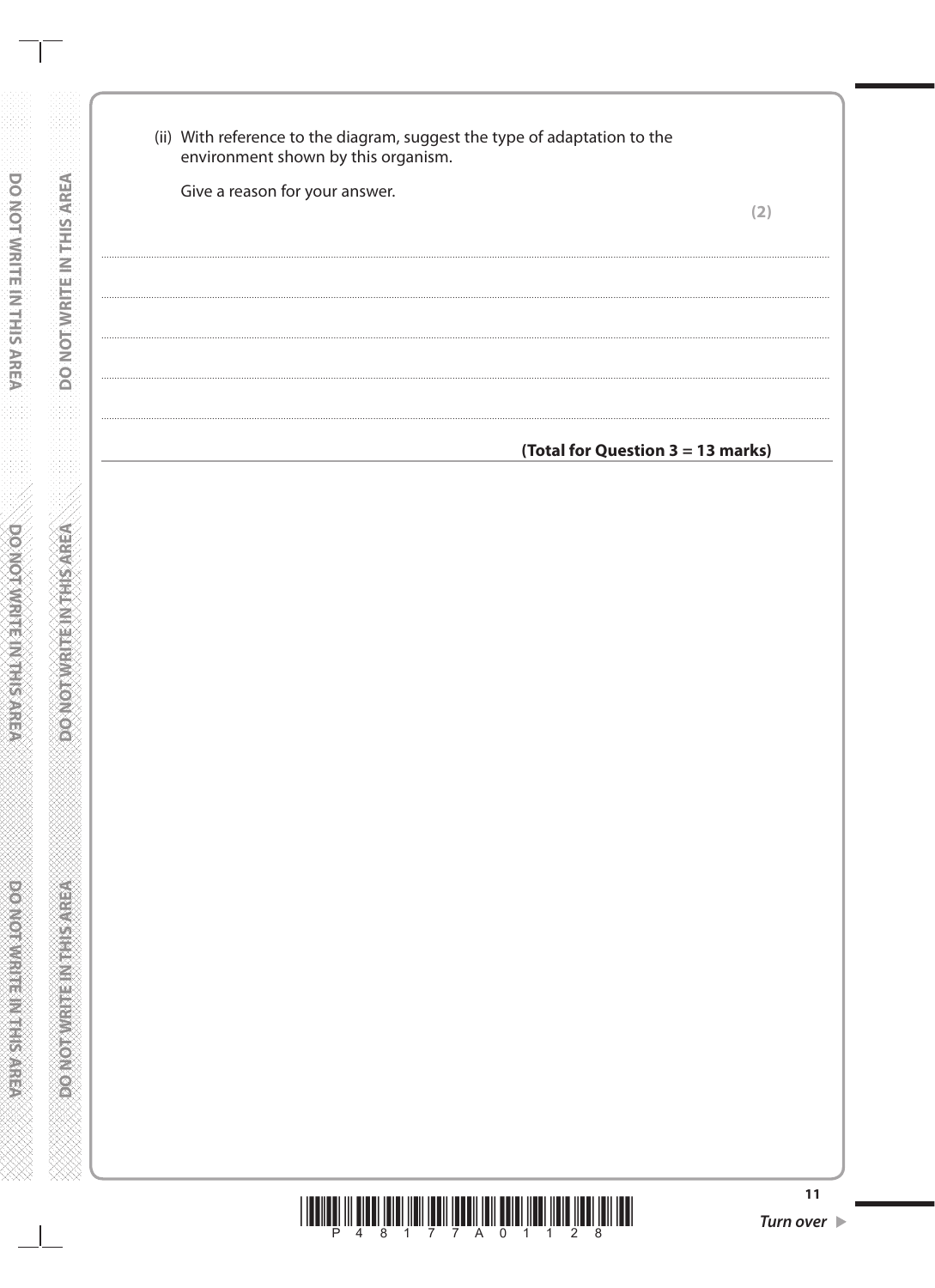**4** The evolution of a species results from a change in allele frequency in a population of organisms.

Grey squirrels were introduced into Britain in the 1870s.

Recently, more and more black squirrels have been seen. The black squirrels have a genetic mutation that stops their fur turning grey.

The black squirrels can breed with the grey squirrels.

The photograph below shows a black squirrel.



Magnification  $\times$  0.25

(a) The allele frequency for fur colour in black squirrels can be calculated if the number of each type of squirrel is known.

There have been 6100 sightings of the black squirreI.

 Grey squirrels are homozygous recessive (**bb**). The population of black squirrels contains 25% that are homozygous dominant (**BB**).

(i) Calculate the number of heterozygous (**Bb**) squirrels in the black squirrel population.

**(1)**

Answer ............

(ii) Calculate the frequency of the recessive allele (**b**) in the black squirrel population.

**(2)**

**DO NOT WRITE IN THIS AREA**

**POSTER AND RESIDENCE** 

Answer ................................

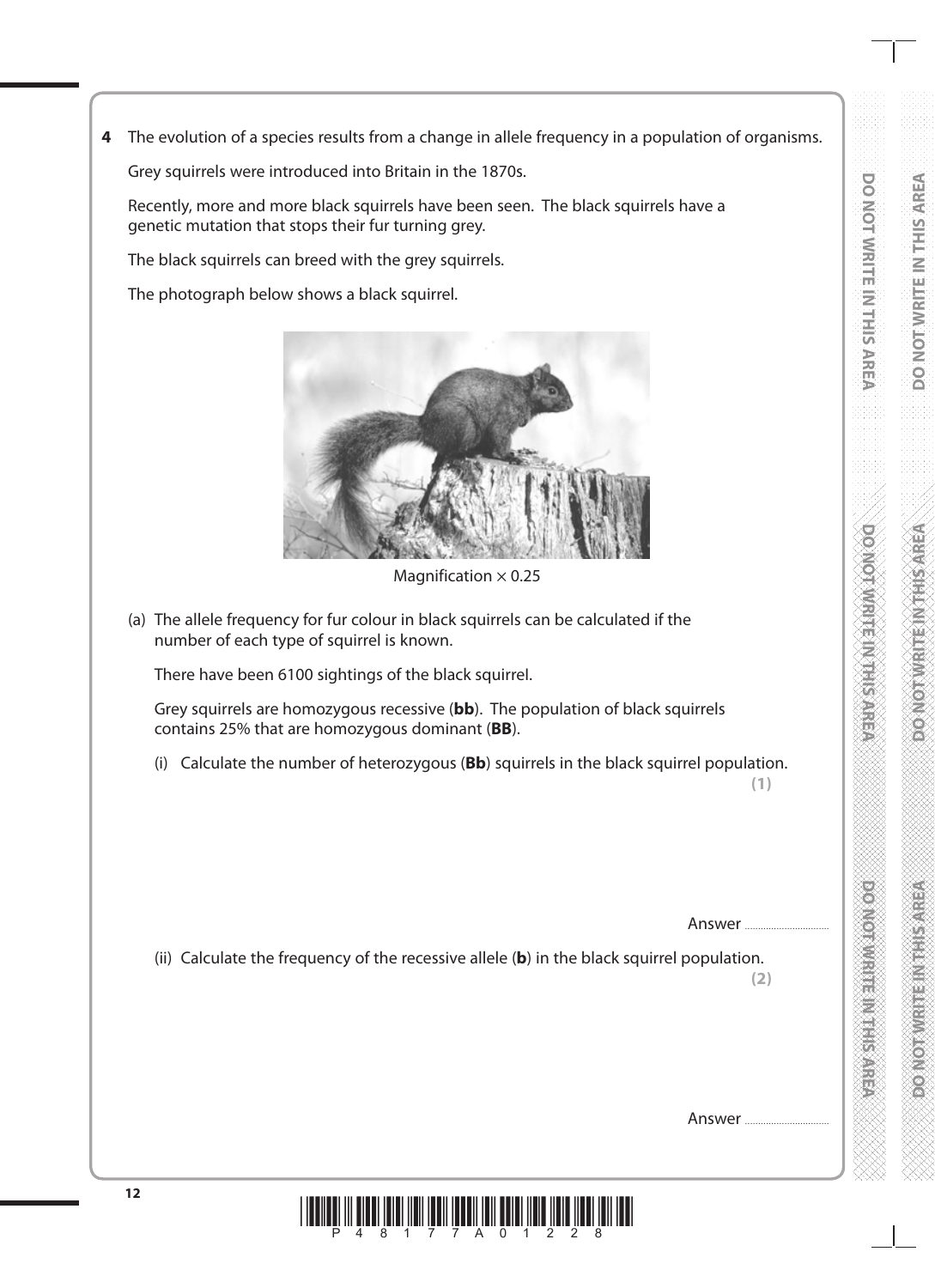| Suggest how the frequency for the grey allele (b) could change in the future. |     |
|-------------------------------------------------------------------------------|-----|
| Give reasons for your answer.                                                 |     |
|                                                                               | (4) |
|                                                                               |     |
|                                                                               |     |
|                                                                               |     |
|                                                                               |     |
|                                                                               |     |
|                                                                               |     |
|                                                                               |     |
|                                                                               |     |
|                                                                               |     |
|                                                                               |     |
|                                                                               |     |
|                                                                               |     |
|                                                                               |     |
|                                                                               |     |
|                                                                               |     |
|                                                                               |     |
|                                                                               |     |
| (Total for Question 4 = 7 marks)                                              |     |
|                                                                               |     |
|                                                                               |     |
|                                                                               |     |
|                                                                               |     |
|                                                                               |     |
|                                                                               |     |
|                                                                               |     |
|                                                                               |     |
|                                                                               |     |
|                                                                               |     |
|                                                                               |     |
|                                                                               |     |
|                                                                               |     |
|                                                                               |     |

**DO NOT WRITE IN THIS AREA** 

**DONOTWRITEIN THIS AREA** 

DO NOTWRITEIN THIS AREA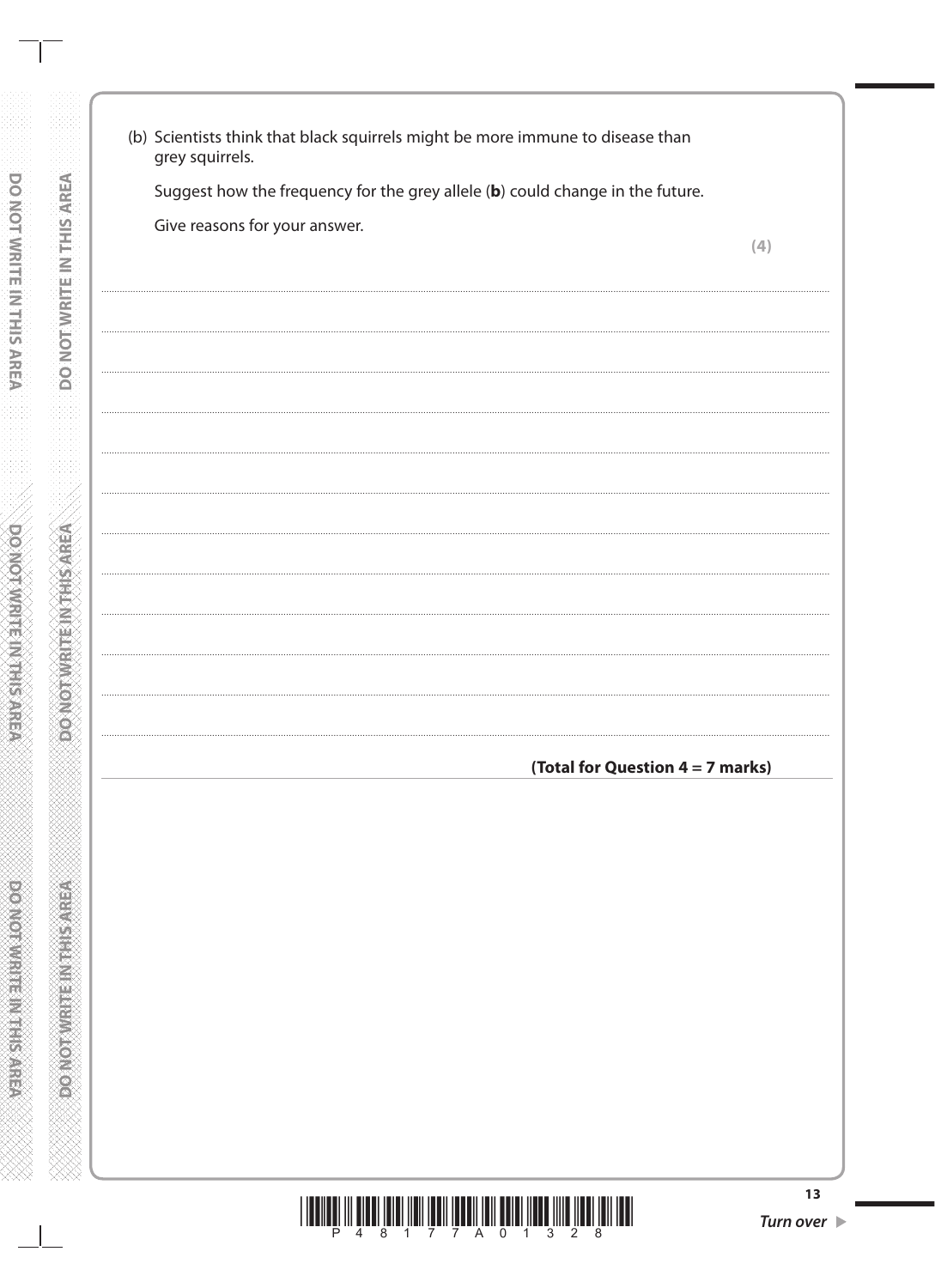| 5 | In 2015, there was a very large increase in the number of birth defects in babies<br>whose mothers were infected by the Zika virus during pregnancy. |                             |  |
|---|------------------------------------------------------------------------------------------------------------------------------------------------------|-----------------------------|--|
|   | (a) In 2016, scientists began the development of a vaccine that contained antigens<br>from the Zika virus.                                           | <u>p</u>                    |  |
|   | *(i) Suggest how a vaccine against the Zika virus would work.                                                                                        | NOTIVERITE                  |  |
|   |                                                                                                                                                      | (6)                         |  |
|   |                                                                                                                                                      | <b>INTHIS AREA</b>          |  |
|   |                                                                                                                                                      |                             |  |
|   |                                                                                                                                                      |                             |  |
|   |                                                                                                                                                      |                             |  |
|   |                                                                                                                                                      |                             |  |
|   |                                                                                                                                                      |                             |  |
|   |                                                                                                                                                      |                             |  |
|   |                                                                                                                                                      |                             |  |
|   |                                                                                                                                                      |                             |  |
|   |                                                                                                                                                      |                             |  |
|   |                                                                                                                                                      |                             |  |
|   |                                                                                                                                                      | <b>DOUNCING PROPERTY</b>    |  |
|   |                                                                                                                                                      | in<br>En                    |  |
|   |                                                                                                                                                      |                             |  |
|   |                                                                                                                                                      |                             |  |
|   |                                                                                                                                                      |                             |  |
|   |                                                                                                                                                      |                             |  |
|   |                                                                                                                                                      |                             |  |
|   |                                                                                                                                                      |                             |  |
|   |                                                                                                                                                      |                             |  |
|   | (ii) Put a cross $\boxtimes$ in the box next to the immunity that individuals given this                                                             |                             |  |
|   | vaccine would develop.                                                                                                                               | (1)                         |  |
|   | A artificial active<br>$\times$                                                                                                                      |                             |  |
|   | <b>B</b> artificial passive<br>$\times$                                                                                                              | <b>PONORMIE IN EINERGER</b> |  |
|   | <b>C</b> natural active<br>X                                                                                                                         |                             |  |
|   | natural passive<br>D                                                                                                                                 |                             |  |
|   |                                                                                                                                                      |                             |  |

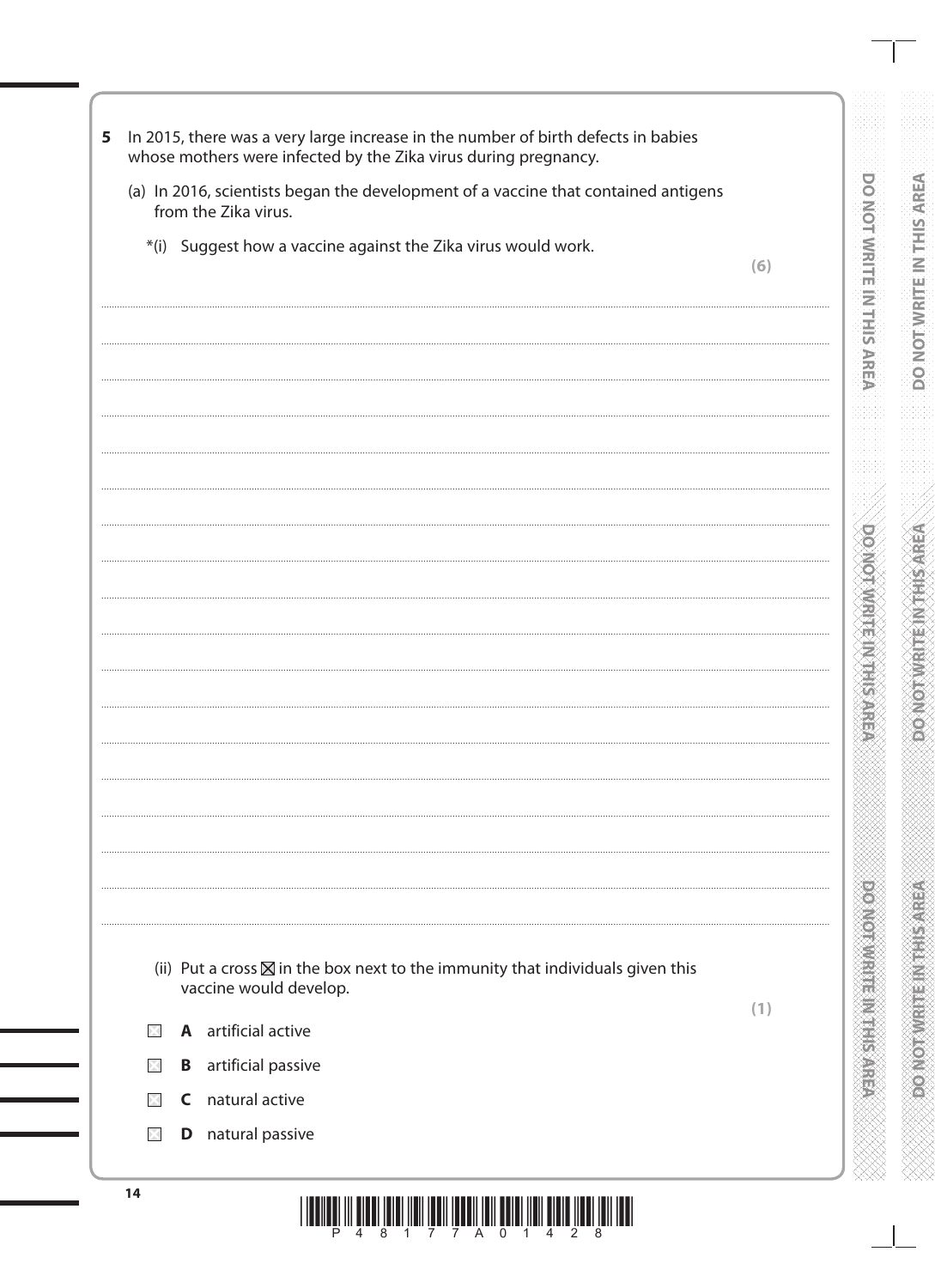| could be used to prevent birth defects caused by this virus.            |                                                                                         | (3) |
|-------------------------------------------------------------------------|-----------------------------------------------------------------------------------------|-----|
|                                                                         |                                                                                         |     |
|                                                                         |                                                                                         |     |
|                                                                         |                                                                                         |     |
|                                                                         |                                                                                         |     |
|                                                                         |                                                                                         |     |
|                                                                         |                                                                                         |     |
|                                                                         |                                                                                         |     |
|                                                                         |                                                                                         |     |
|                                                                         |                                                                                         |     |
|                                                                         |                                                                                         |     |
|                                                                         |                                                                                         |     |
| (b) The Zika virus is an enveloped RNA virus.                           |                                                                                         |     |
| has been shown to be most closely related to the Asian strain.          | There are two strains of this virus, one in Africa and one in Asia. The virus in Brazil |     |
| Explain how scientists have shown that the Zika virus in Brazil is more |                                                                                         |     |
| closely related to the Asian strain.                                    |                                                                                         | (3) |
|                                                                         |                                                                                         |     |
|                                                                         |                                                                                         |     |
|                                                                         |                                                                                         |     |
|                                                                         |                                                                                         |     |
|                                                                         |                                                                                         |     |
|                                                                         |                                                                                         |     |
|                                                                         |                                                                                         |     |
|                                                                         |                                                                                         |     |
|                                                                         |                                                                                         |     |
|                                                                         |                                                                                         |     |



**DOMOTIVIBITE INTERNATEA** 

**DO NOT WRITE IN THIS AREA**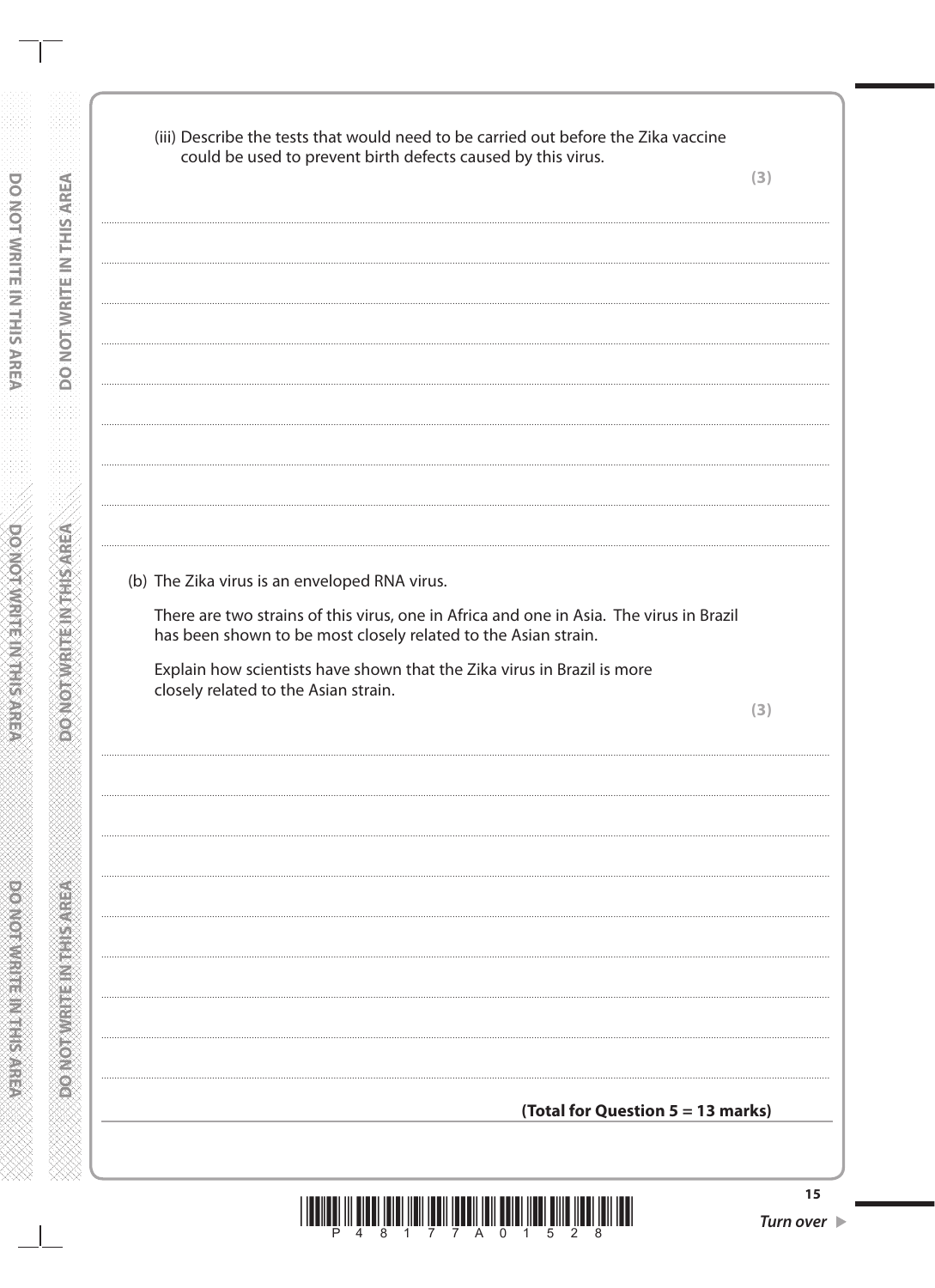| A wound is an injury to living tissue.<br>(a) In an open wound, the skin is cut or broken. Skin flora may be found in open wounds. |     |
|------------------------------------------------------------------------------------------------------------------------------------|-----|
| Suggest why the presence of skin flora in a wound may be an advantage.                                                             | (2) |
|                                                                                                                                    |     |
|                                                                                                                                    |     |
| (b) The healing of a wound takes place in three phases.                                                                            |     |
| The diagram below shows these phases.<br>Inflammatory<br>Proliferation<br>Maturation<br>phase<br>phase<br>phase                    |     |
| (i) Explain the appearance of a wound during the inflammatory phase.                                                               | (2) |
|                                                                                                                                    |     |
|                                                                                                                                    |     |
| (ii) During the proliferation phase, skin cells undergo mitosis.<br>Explain the role of mitosis in the healing of a wound.         |     |
|                                                                                                                                    | (2) |
|                                                                                                                                    |     |
|                                                                                                                                    |     |
| 16                                                                                                                                 |     |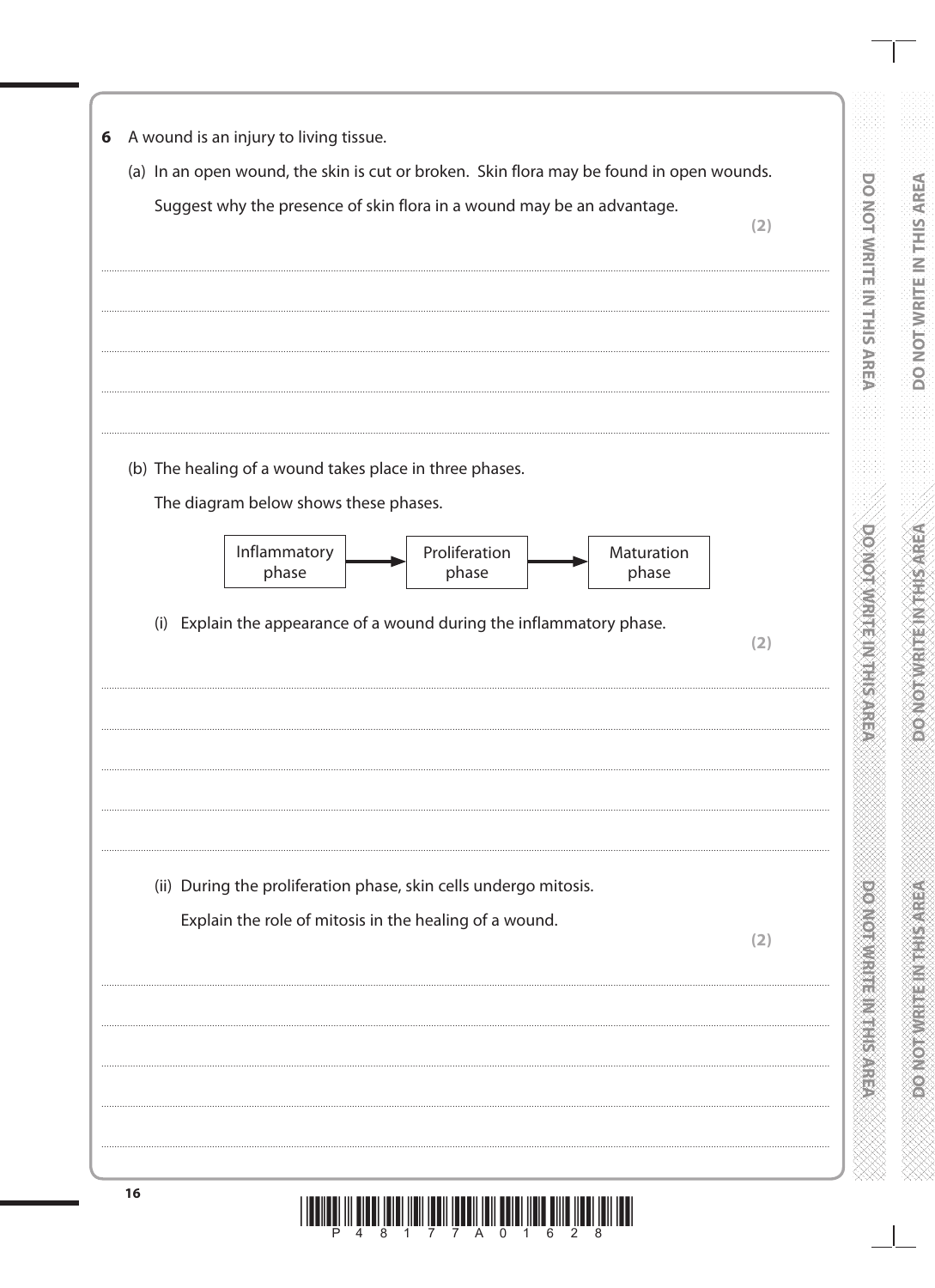(iii) The maturation phase involves collagen. Collagen is a fibrous protein.

Describe the structure of a fibrous protein.

 $(2)$ 

(c) Chronic wounds develop if the wound does not heal properly. These wounds may become contaminated with bacteria.

Ulcers are chronic wounds. The table below shows the types of bacteria found in four different types of ulcer.

| <b>Type of ulcer</b> | Percentage of ulcers contaminated with each<br>type of bacterium (%) |        |                 |  |
|----------------------|----------------------------------------------------------------------|--------|-----------------|--|
|                      | <b>Pseudomonas</b>                                                   | E.coli | <b>S.aureus</b> |  |
| <b>Diabetic</b>      | 45                                                                   | 15     | 15              |  |
| Neuropathic          | 22                                                                   | 22     |                 |  |
| Pressure             | 20                                                                   | 10     | 20              |  |
| Traumatic            |                                                                      |        |                 |  |

(i) Use the information in the table to give three conclusions about the types of bacteria that contaminate ulcers.

8 1 7

7 A 0 1

 $(3)$ 

**PONDOR CONTRACTOR** 

**DO NOT WRITE IN THIS AREA**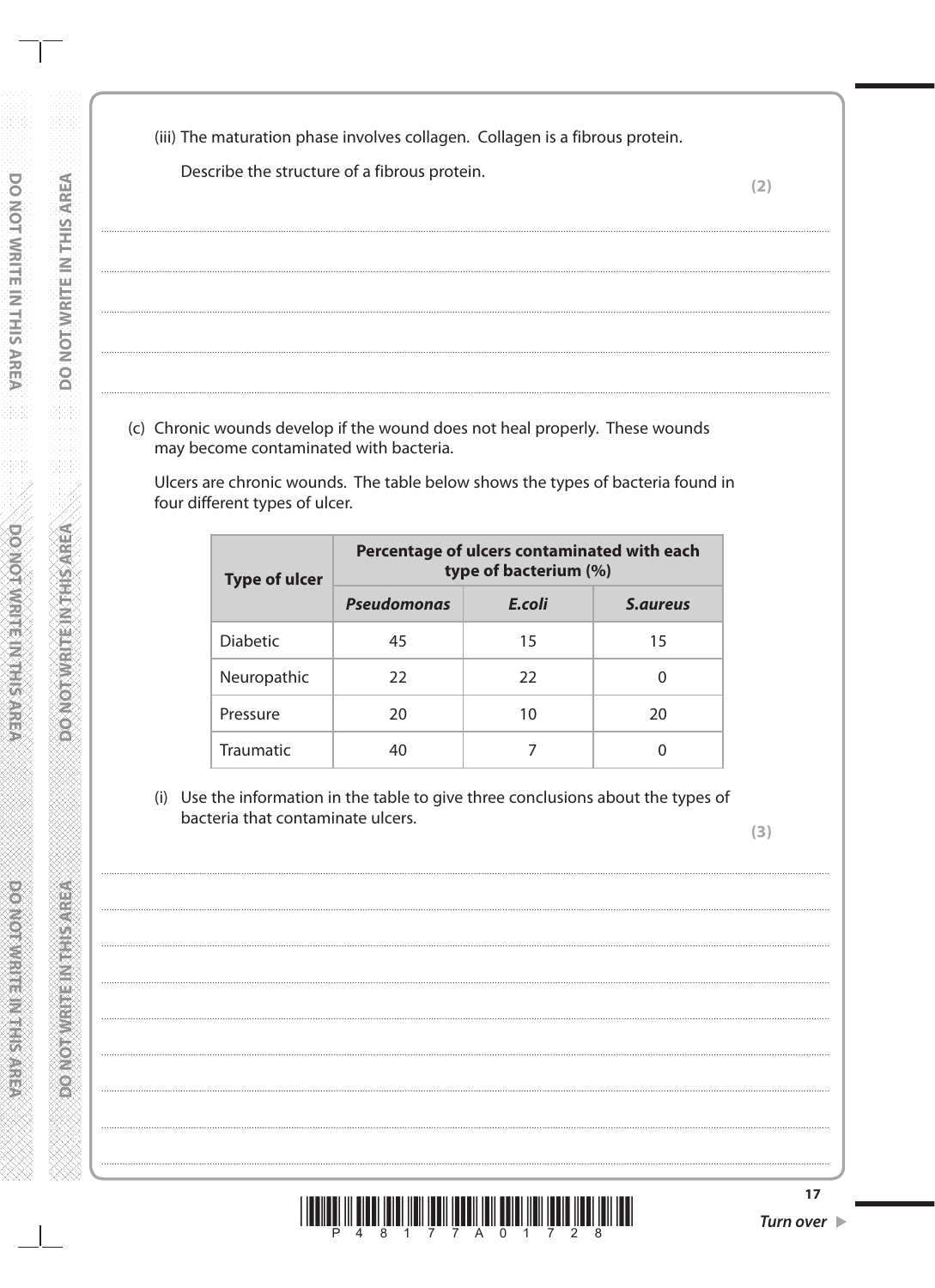| (ii) Suggest the problems doctors face in prescribing antibiotics for ulcers. | (2)                               |
|-------------------------------------------------------------------------------|-----------------------------------|
|                                                                               | .                                 |
|                                                                               |                                   |
|                                                                               |                                   |
|                                                                               |                                   |
|                                                                               |                                   |
|                                                                               | (Total for Question 6 = 13 marks) |
|                                                                               |                                   |
|                                                                               |                                   |
|                                                                               |                                   |
|                                                                               |                                   |
|                                                                               |                                   |
|                                                                               |                                   |
|                                                                               |                                   |
|                                                                               |                                   |
|                                                                               |                                   |
|                                                                               |                                   |
|                                                                               |                                   |
|                                                                               |                                   |
|                                                                               |                                   |
|                                                                               |                                   |
|                                                                               |                                   |
|                                                                               |                                   |
|                                                                               |                                   |
|                                                                               |                                   |
|                                                                               |                                   |
|                                                                               |                                   |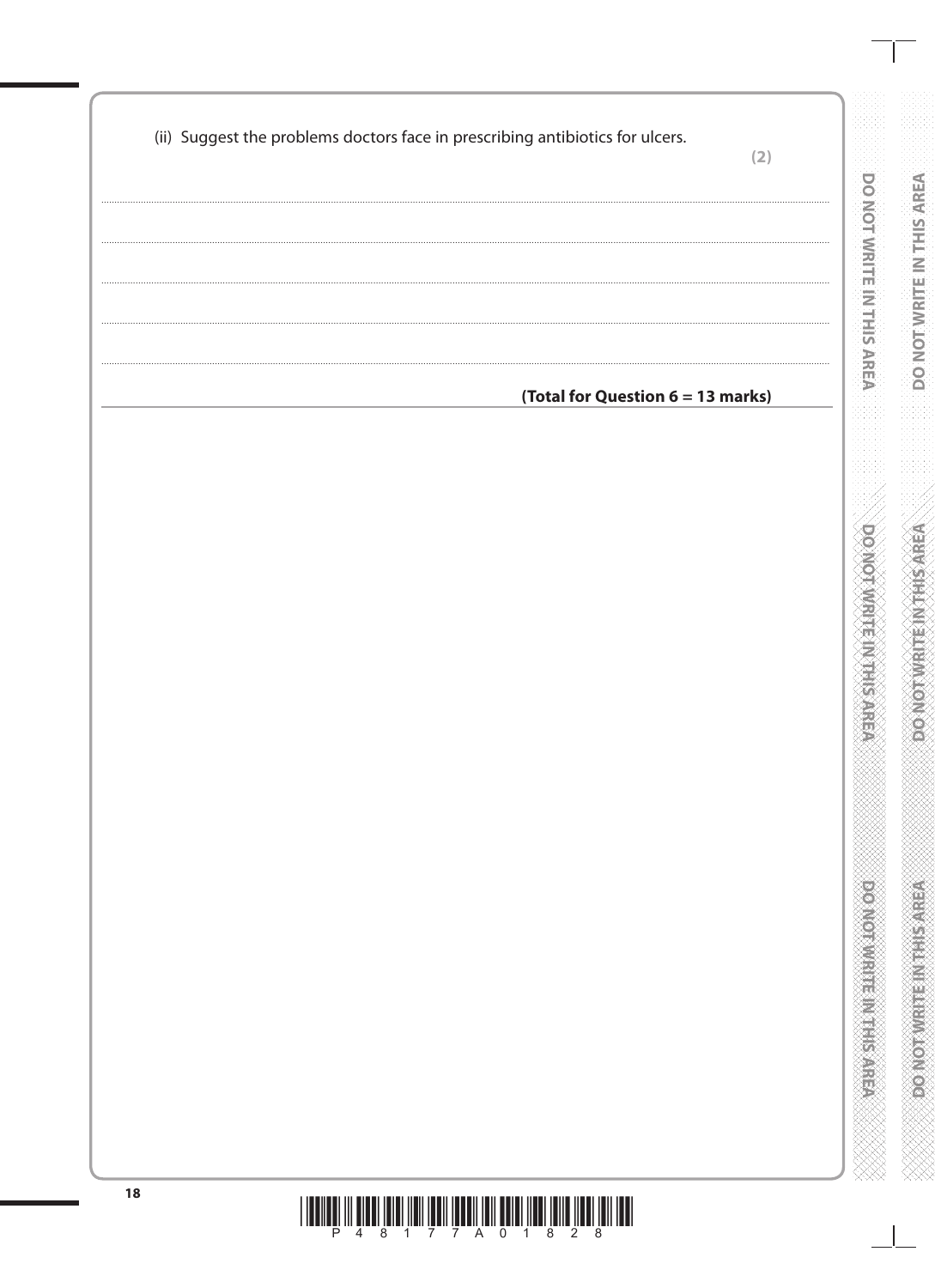

**<sup>19</sup>** \*P48177A01928\* *Turn over* 

**BLANK PAGE**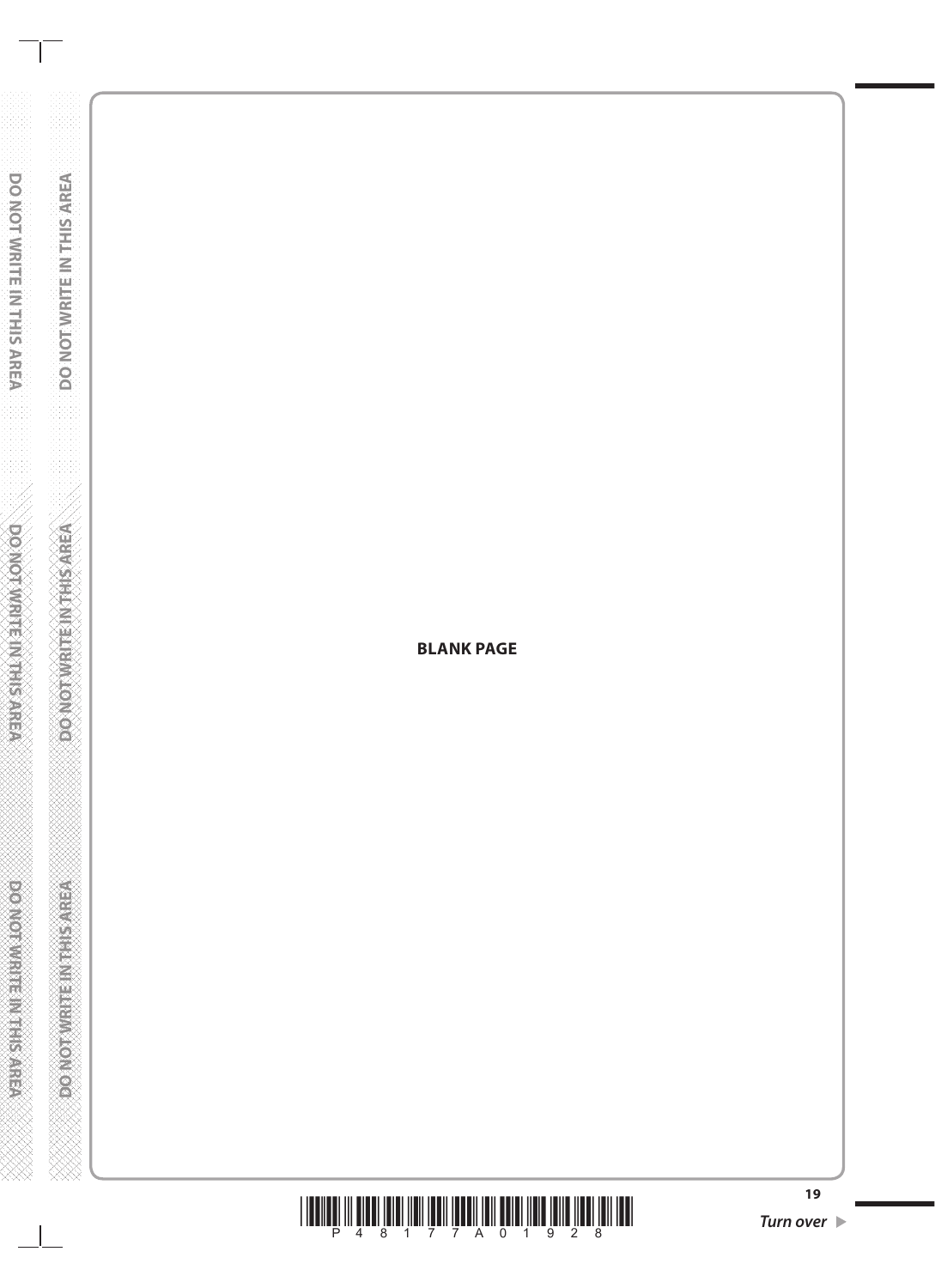

 $\frac{1}{2}$  $\frac{1}{0}$ 

A

 $\overline{0}$ 

 $\mathcal{P}$ 

 $\overline{8}$ 

 $\overline{1}$ 

 $\overline{4}$ 

F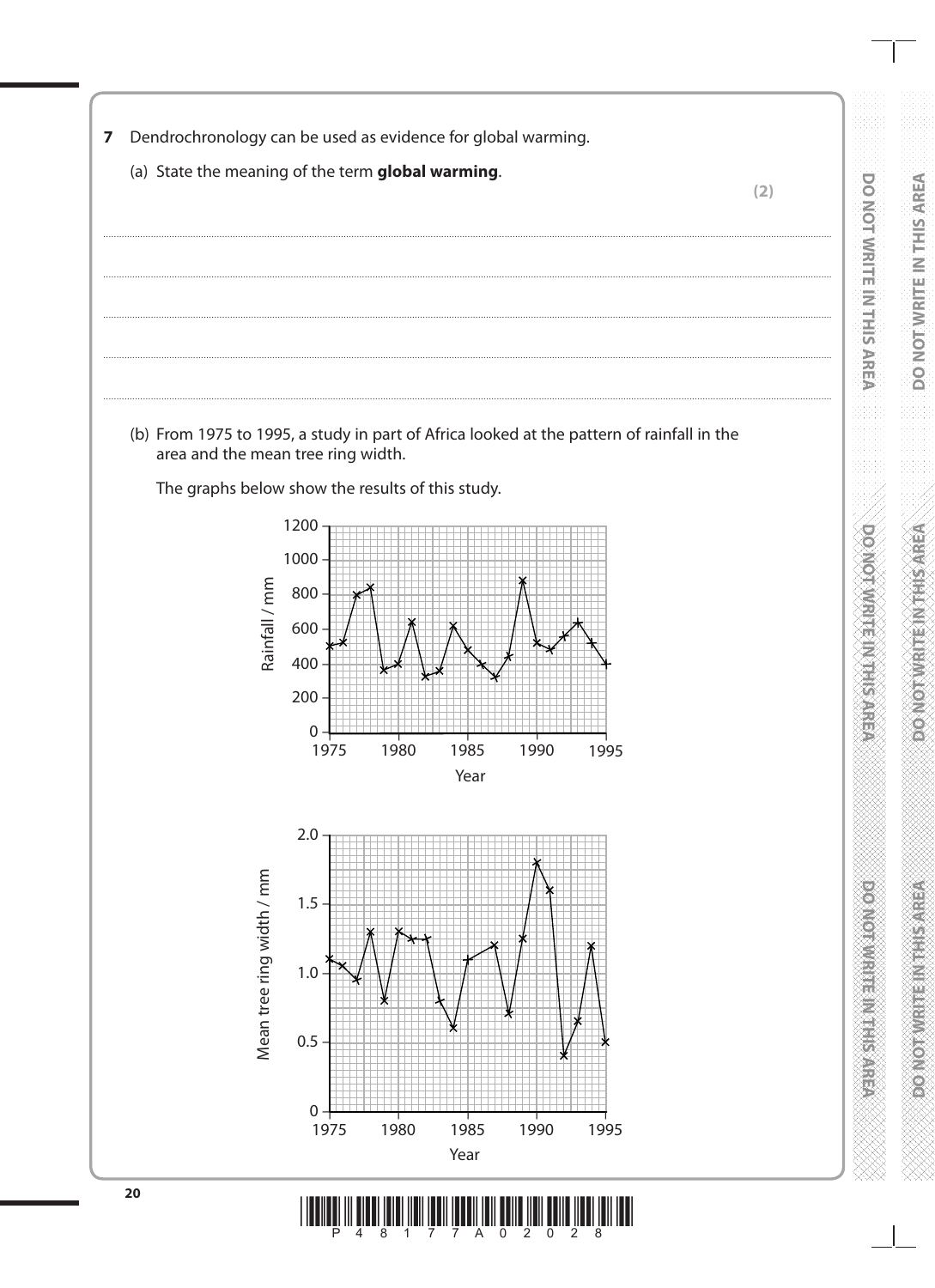(i) Comment on the extent to which these results indicate that there is a correlation between rainfall and tree ring width.  $(2)$ (ii) Explain why rainfall could affect the tree ring width.  $(3)$  $21$ 

**DO NOT WRITE IN THIS AREA** 

**DONOT WRITE IN THIS AREA** 

**DONOT WRITEIN THIS AREA**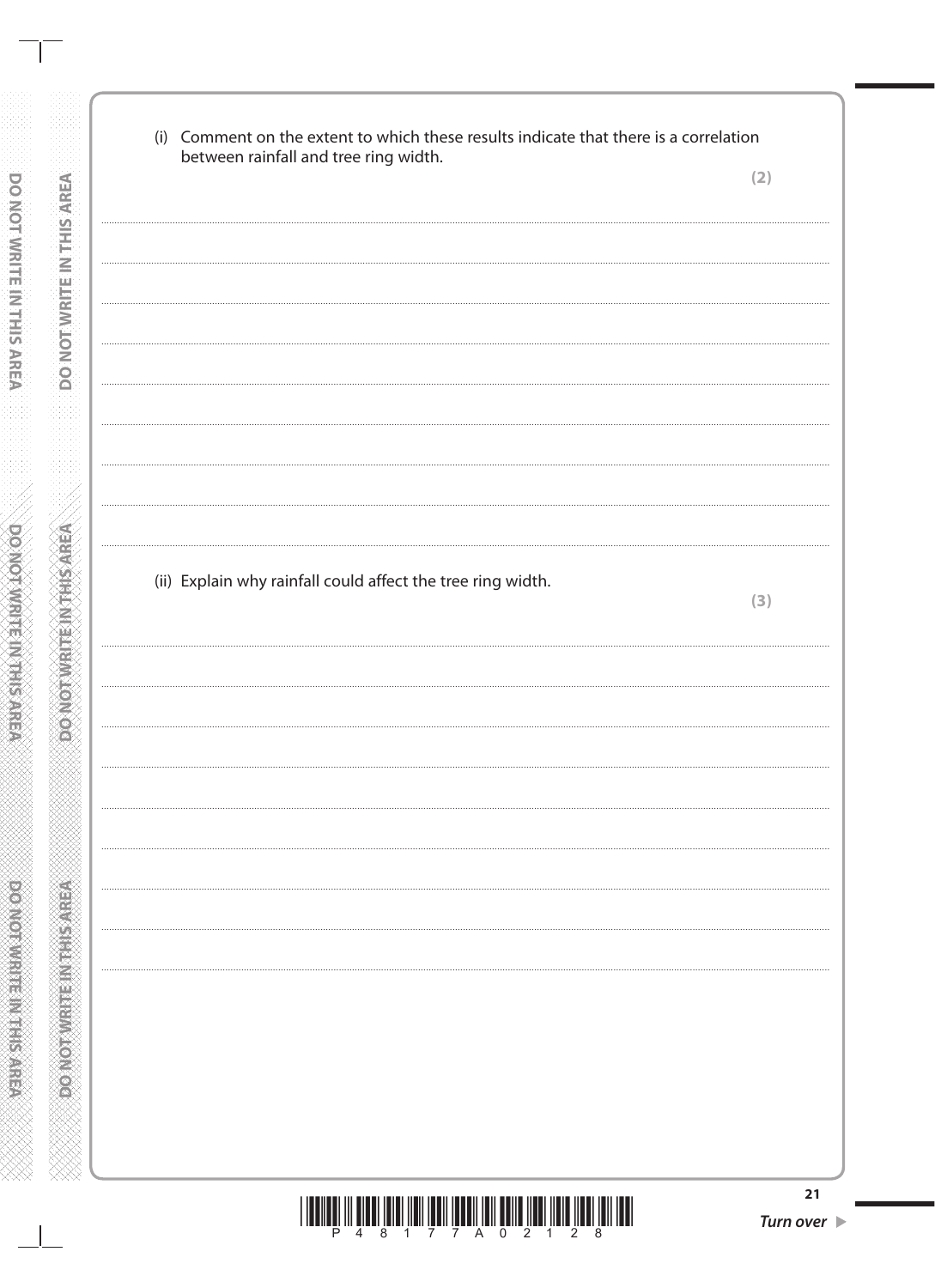(c) Another study looked at the net primary productivity (NPP) in the area and the mean tree ring width.

The graph below shows the results of this study.



- (i) Put a cross  $\boxtimes$  in the box next to the units for NPP that could replace the arbitrary units on the graph.
- $\blacksquare$  **A** kJ cm<sup>-1</sup> yr<sup>1</sup>
- **B**  $k$ J cm<sup>-1</sup> yr<sup>-1</sup>
- **C** kJ cm<sup>-2</sup> yr<sup>1</sup>
- $\mathbb{D}$  **D** kJ cm<sup>-2</sup> yr<sup>-1</sup>

**(1)**



**DO NOT WRITE IN THE INTERNATION** 

DO NOT WRITE IN THIS AREA



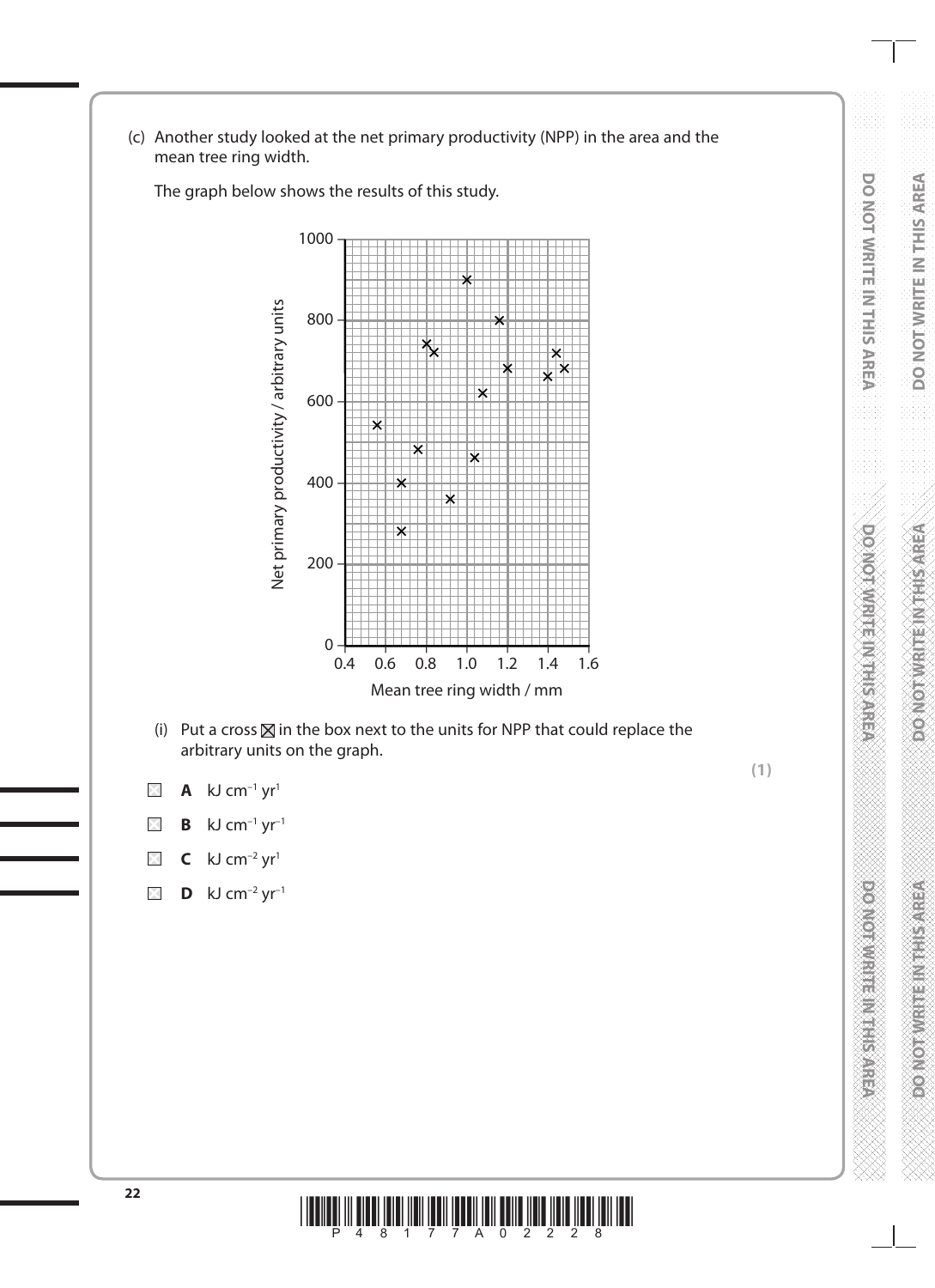|                              | (ii) Explain the difference between NPP and gross primary productivity (GPP). |     |
|------------------------------|-------------------------------------------------------------------------------|-----|
|                              |                                                                               | (2) |
|                              |                                                                               |     |
|                              |                                                                               |     |
|                              |                                                                               |     |
|                              |                                                                               |     |
| $\cdots$                     |                                                                               |     |
|                              |                                                                               |     |
|                              |                                                                               |     |
|                              |                                                                               |     |
|                              | (iii) Suggest reasons for the variability of the results shown in the graph.  |     |
|                              |                                                                               | (3) |
|                              |                                                                               |     |
|                              |                                                                               |     |
|                              |                                                                               |     |
| $\cdots$                     |                                                                               |     |
|                              |                                                                               |     |
|                              |                                                                               |     |
|                              |                                                                               |     |
|                              |                                                                               |     |
|                              |                                                                               |     |
|                              |                                                                               |     |
|                              |                                                                               |     |
|                              | (Total for Question 7 = 13 marks)                                             |     |
|                              |                                                                               |     |
|                              |                                                                               |     |
|                              |                                                                               |     |
|                              |                                                                               |     |
|                              |                                                                               |     |
|                              |                                                                               |     |
|                              |                                                                               |     |
|                              |                                                                               |     |
| <b>DONOTIVERED NITHSAREA</b> |                                                                               |     |
|                              |                                                                               |     |
|                              |                                                                               |     |
|                              |                                                                               |     |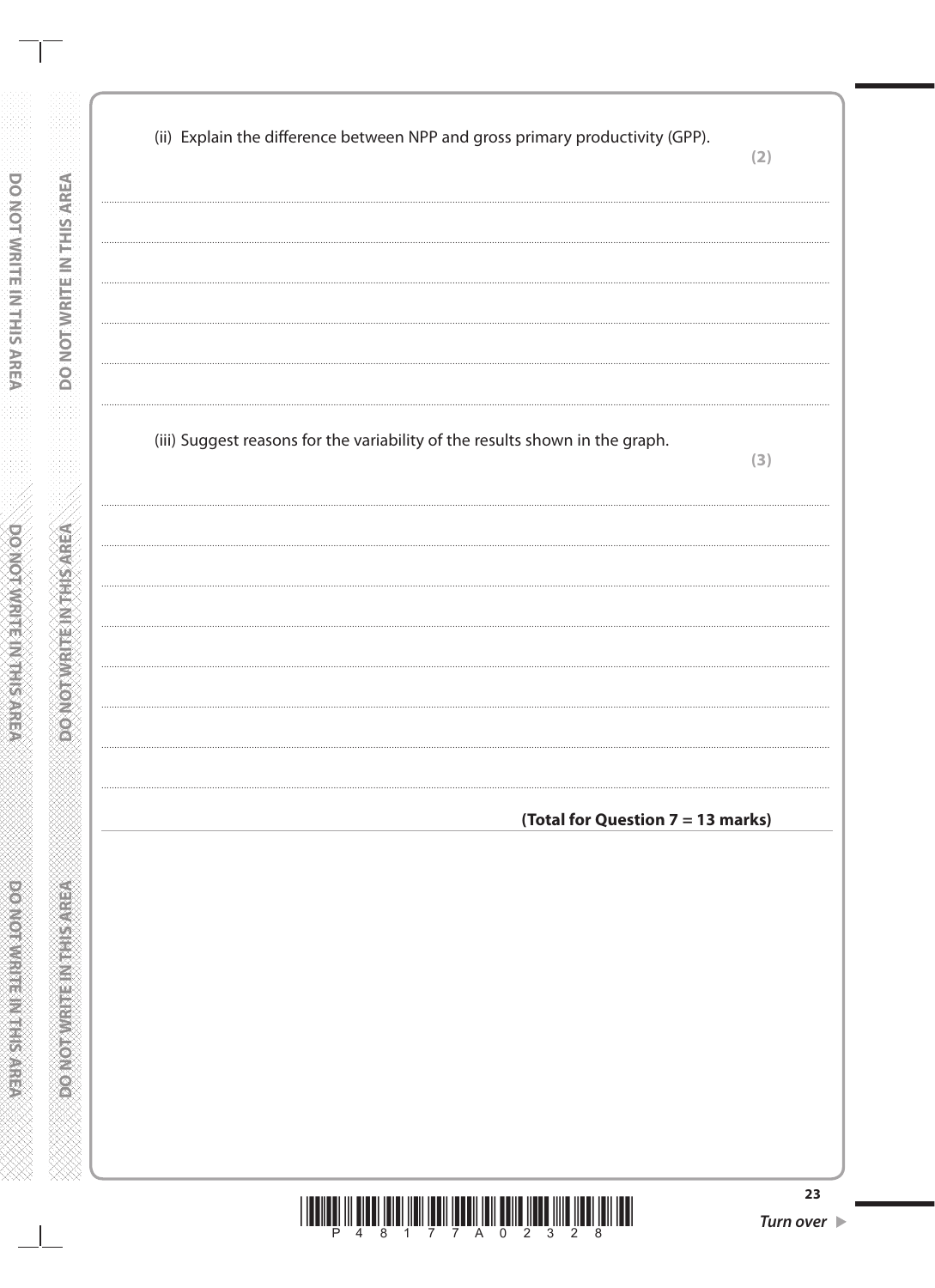| *(a) Explain how plant material is changed during decomposition in a compost heap. |     |
|------------------------------------------------------------------------------------|-----|
|                                                                                    | (6) |
|                                                                                    |     |
|                                                                                    |     |
|                                                                                    |     |
|                                                                                    |     |
|                                                                                    |     |
|                                                                                    |     |
|                                                                                    |     |
|                                                                                    |     |
|                                                                                    |     |
|                                                                                    |     |
|                                                                                    |     |
|                                                                                    |     |
|                                                                                    |     |
|                                                                                    |     |
|                                                                                    |     |
|                                                                                    |     |
|                                                                                    |     |
|                                                                                    |     |
|                                                                                    |     |
|                                                                                    |     |
|                                                                                    |     |
|                                                                                    |     |
|                                                                                    |     |
|                                                                                    |     |
|                                                                                    |     |
|                                                                                    |     |
|                                                                                    |     |
|                                                                                    |     |
|                                                                                    |     |
|                                                                                    |     |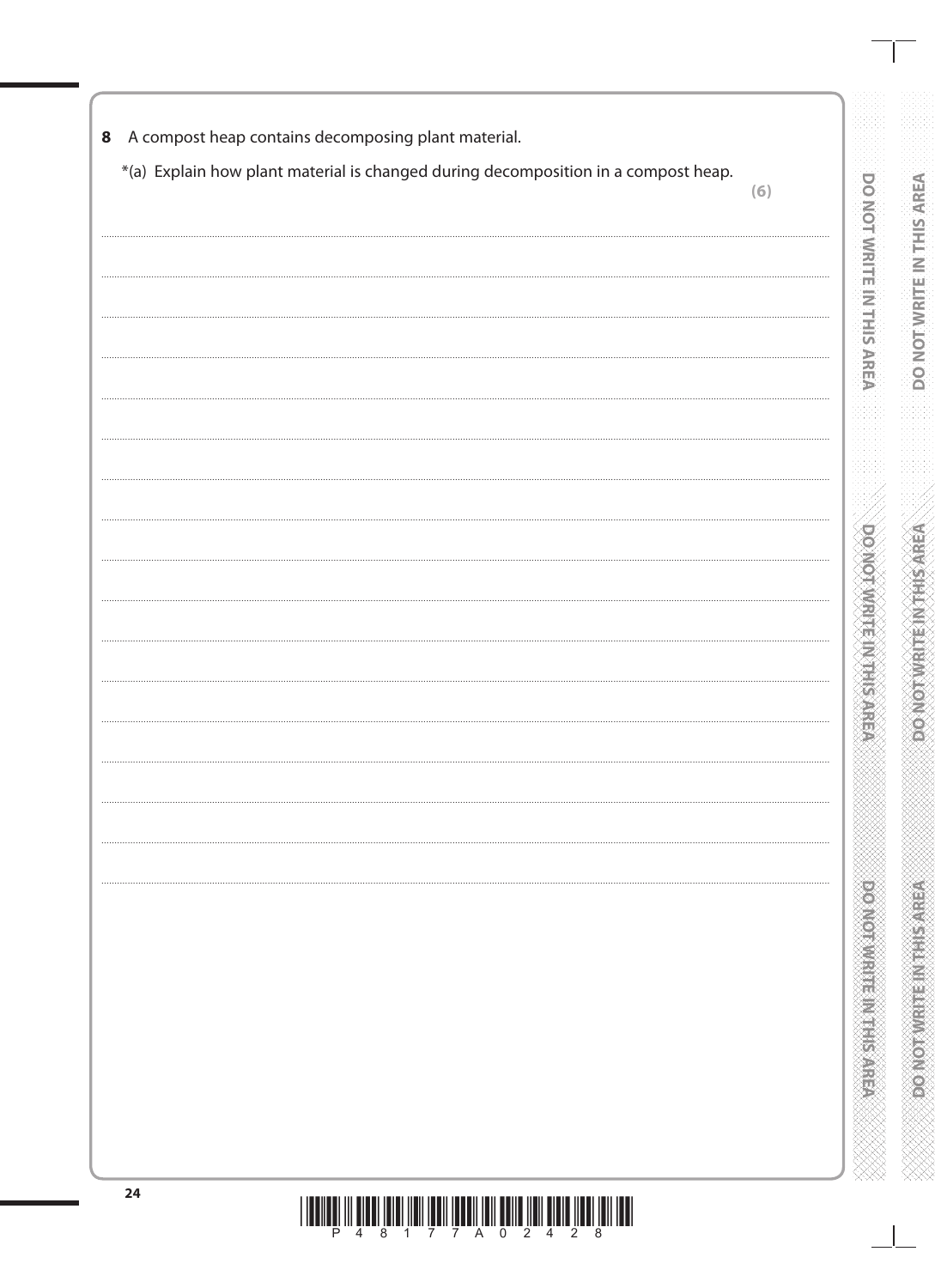(b) The graph below shows the temperature in a compost heap over a period of 16 days.



(i) Explain the changes in temperature in this compost heap.

**DO NOT WRITE IN THIS AREA** 

**DONOT WRITE IN THIS AREA** 

**PONOT WRITEIN THIS AREA** 

 $(2)$ 



 $25$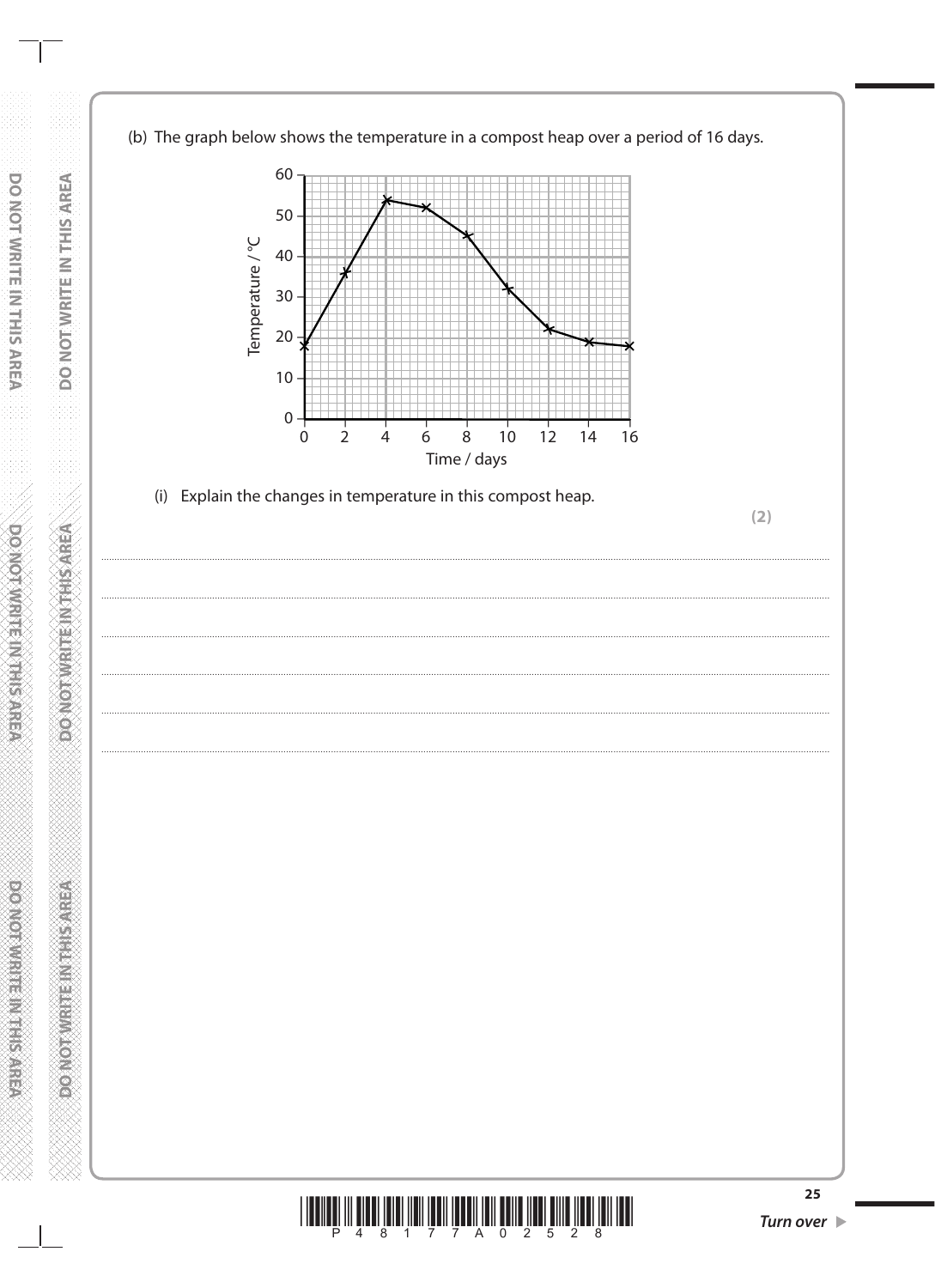| Suggest how conditions in the compost heap would have affected the<br>decomposition of this body. |  |                                   |  |
|---------------------------------------------------------------------------------------------------|--|-----------------------------------|--|
|                                                                                                   |  | (5)                               |  |
|                                                                                                   |  |                                   |  |
|                                                                                                   |  |                                   |  |
|                                                                                                   |  |                                   |  |
|                                                                                                   |  |                                   |  |
|                                                                                                   |  |                                   |  |
|                                                                                                   |  |                                   |  |
|                                                                                                   |  |                                   |  |
|                                                                                                   |  |                                   |  |
|                                                                                                   |  |                                   |  |
|                                                                                                   |  |                                   |  |
|                                                                                                   |  |                                   |  |
|                                                                                                   |  |                                   |  |
|                                                                                                   |  |                                   |  |
|                                                                                                   |  |                                   |  |
|                                                                                                   |  |                                   |  |
|                                                                                                   |  |                                   |  |
|                                                                                                   |  |                                   |  |
|                                                                                                   |  |                                   |  |
|                                                                                                   |  | (Total for Question 8 = 13 marks) |  |
|                                                                                                   |  | <b>TOTAL FOR PAPER = 90 MARKS</b> |  |
|                                                                                                   |  |                                   |  |
|                                                                                                   |  |                                   |  |
|                                                                                                   |  |                                   |  |
|                                                                                                   |  |                                   |  |
|                                                                                                   |  |                                   |  |
|                                                                                                   |  |                                   |  |
|                                                                                                   |  |                                   |  |
|                                                                                                   |  |                                   |  |
|                                                                                                   |  |                                   |  |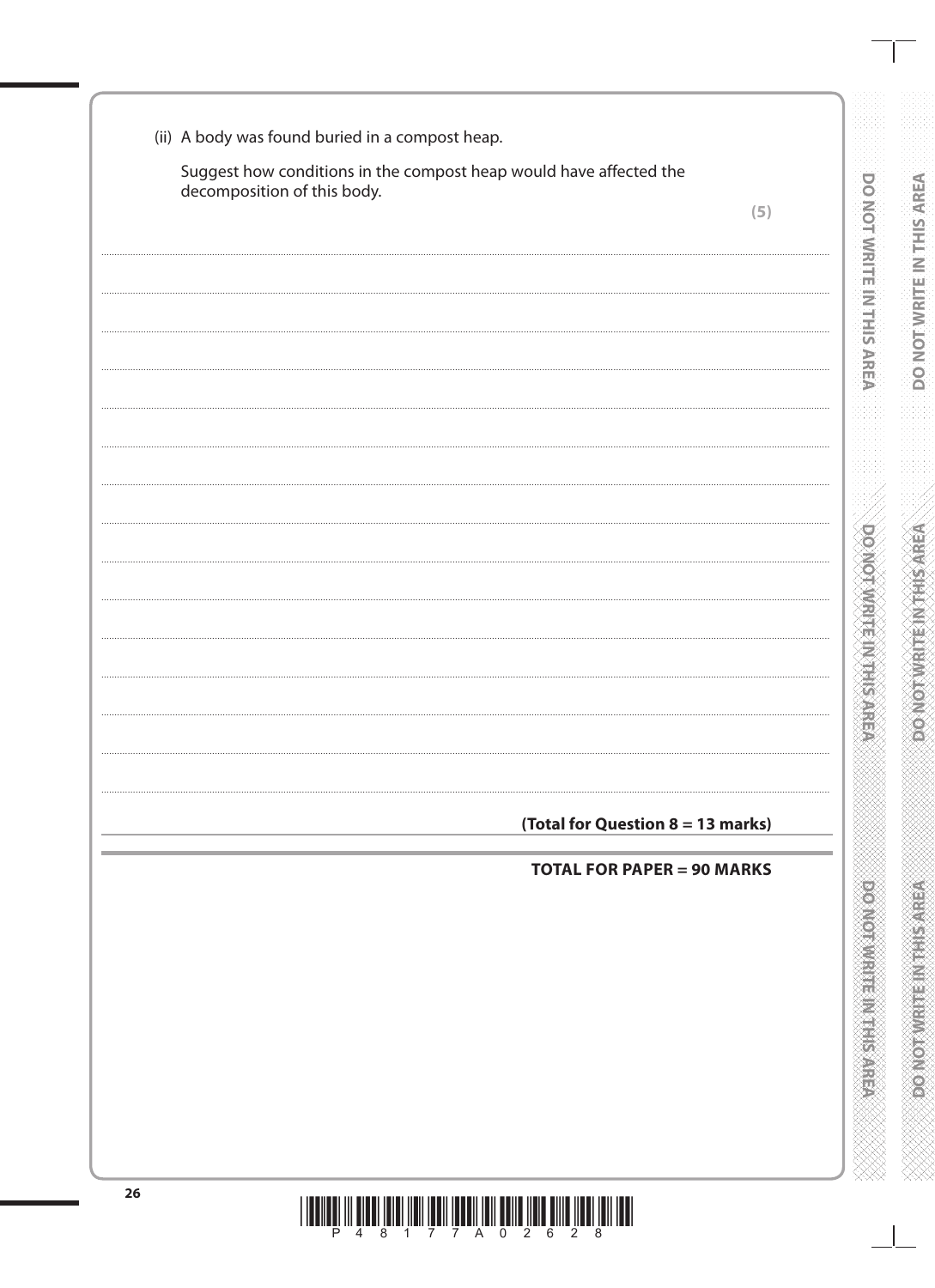

**DONOTWRITEINTHEAREA** 

**BLANK PAGE**